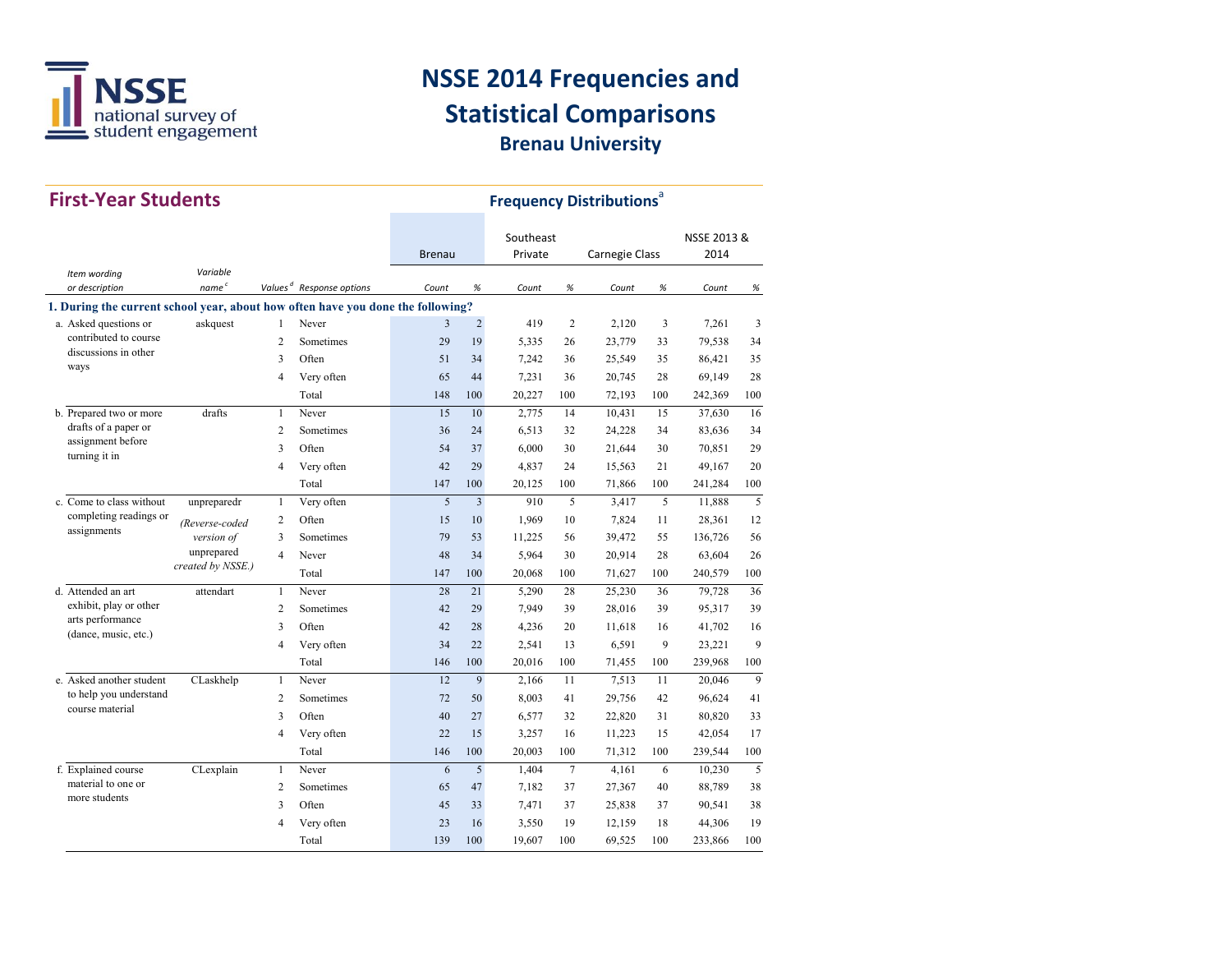

| <b>First-Year Students</b>                                                      |                   |                         |                  |               |             | <b>Frequency Distributions<sup>ª</sup></b> |        |                |      |             |     |
|---------------------------------------------------------------------------------|-------------------|-------------------------|------------------|---------------|-------------|--------------------------------------------|--------|----------------|------|-------------|-----|
|                                                                                 |                   |                         |                  |               |             | Southeast                                  |        |                |      | NSSE 2013 & |     |
|                                                                                 |                   |                         |                  | <b>Brenau</b> |             | Private                                    |        | Carnegie Class |      | 2014        |     |
| Item wording                                                                    | Variable          |                         |                  |               |             |                                            |        |                |      |             |     |
| or description                                                                  | name <sup>c</sup> | Values <sup>d</sup>     | Response options | Count         | $\%$        | Count                                      | $\%$   | Count          | $\%$ | Count       | %   |
| g. Prepared for exams by<br>discussing or working                               | CLstudy           | $\mathbf{1}$            | Never            | 23            | 17          | 2,930                                      | 16     | 11,598         | 17   | 32,107      | 15  |
| through course                                                                  |                   | $\overline{2}$          | Sometimes        | 54            | 39          | 6,605                                      | 34     | 25,328         | 37   | 83,843      | 36  |
| material with other                                                             |                   | 3                       | Often            | 36            | 26          | 6.091                                      | 31     | 20,180         | 29   | 71,215      | 30  |
| students                                                                        |                   | $\overline{4}$          | Very often       | 26            | 18          | 4,008                                      | 20     | 12,520         | 18   | 46,876      | 19  |
|                                                                                 |                   |                         | Total            | 139           | 100         | 19,634                                     | 100    | 69,626         | 100  | 234,041     | 100 |
| h. Worked with other                                                            | CLproject         | $\mathbf{1}$            | Never            | 6             | 5           | 2,114                                      | 11     | 6,682          | 10   | 17,933      | 8   |
| students on course<br>projects or                                               |                   | $\overline{2}$          | Sometimes        | 53            | 38          | 7,438                                      | 38     | 27,232         | 40   | 92,334      | 40  |
| assignments                                                                     |                   | $\overline{\mathbf{3}}$ | Often            | 51            | 38          | 6,612                                      | 34     | 23,541         | 34   | 81,150      | 34  |
|                                                                                 |                   | $\overline{4}$          | Very often       | 27            | 19          | 3,403                                      | 18     | 11,892         | 17   | 41,660      | 17  |
|                                                                                 |                   |                         | Total            | 137           | 100         | 19,567                                     | 100    | 69,347         | 100  | 233,077     | 100 |
| i. Gave a course                                                                | present           | $\mathbf{1}$            | Never            | 10            | $\,$ 8 $\,$ | 3,549                                      | 18     | 13,934         | 20   | 45,915      | 21  |
| presentation                                                                    |                   | $\overline{2}$          | Sometimes        | 57            | 42          | 8,289                                      | 42     | 29,622         | 43   | 105,077     | 45  |
|                                                                                 |                   | 3                       | Often            | 43            | 31          | 5,221                                      | 27     | 17,690         | 26   | 56,682      | 24  |
|                                                                                 |                   | $\overline{4}$          | Very often       | 28            | 20          | 2,414                                      | 13     | 7,740          | 11   | 24,229      | 10  |
|                                                                                 |                   |                         | Total            | 138           | 100         | 19,473                                     | 100    | 68,986         | 100  | 231,903     | 100 |
| 2. During the current school year, about how often have you done the following? |                   |                         |                  |               |             |                                            |        |                |      |             |     |
| a. Combined ideas from                                                          | RIintegrate       | $\mathbf{1}$            | Never            | 14            | 10          | 1,287                                      | 7      | 4,817          | 7    | 14,489      | 7   |
| different courses when                                                          |                   | $\overline{2}$          | Sometimes        | 51            | 37          | 7,256                                      | 38     | 25,624         | 38   | 85,946      | 38  |
| completing                                                                      |                   | 3                       | Often            | 49            | 36          | 6,854                                      | 35     | 24,516         | 36   | 83,664      | 36  |
| assignments                                                                     |                   | $\overline{4}$          | Very often       | 22            | 16          | 3,879                                      | 20     | 12,926         | 19   | 44,026      | 19  |
|                                                                                 |                   |                         | Total            | 136           | 100         | 19,276                                     | 100    | 67,883         | 100  | 228,125     | 100 |
| b. Connected your                                                               | RIsocietal        | $\mathbf{1}$            | Never            | 13            | 9           | 1,424                                      | 8      | 5,540          | 9    | 18,241      | 9   |
| learning to societal                                                            |                   | $\overline{2}$          | Sometimes        | 43            | 33          | 6.860                                      | 36     | 25,633         | 38   | 86,733      | 39  |
| problems or issues                                                              |                   | 3                       | Often            | 53            | 40          | 6,989                                      | 37     | 23,745         | 35   | 79,642      | 35  |
|                                                                                 |                   | $\overline{4}$          | Very often       | 23            | 18          | 3,752                                      | 19     | 12,107         | 18   | 40,531      | 18  |
|                                                                                 |                   |                         | Total            | 132           | 100         | 19,025                                     | 100    | 67,025         | 100  | 225,147     | 100 |
| c. Included diverse                                                             | RIdiverse         | $\mathbf{1}$            | Never            | 12            | 9           | 1,348                                      | $\tau$ | 6,230          | 10   | 20,990      | 10  |
| perspectives (political,                                                        |                   | $\overline{2}$          | Sometimes        | 54            | 40          | 6,838                                      | 36     | 26,111         | 39   | 88,560      | 39  |
| religious, racial/ethnic,                                                       |                   | 3                       | Often            | 41            | 31          | 6,970                                      | 36     | 22,825         | 33   | 76,246      | 33  |
| gender, etc.) in course<br>discussions or                                       |                   | $\overline{4}$          | Very often       | 26            | 20          | 3,907                                      | 20     | 11,890         | 17   | 39,484      | 17  |
| assignments                                                                     |                   |                         | Total            | 133           | 100         | 19,063                                     | 100    | 67,056         | 100  | 225,280     | 100 |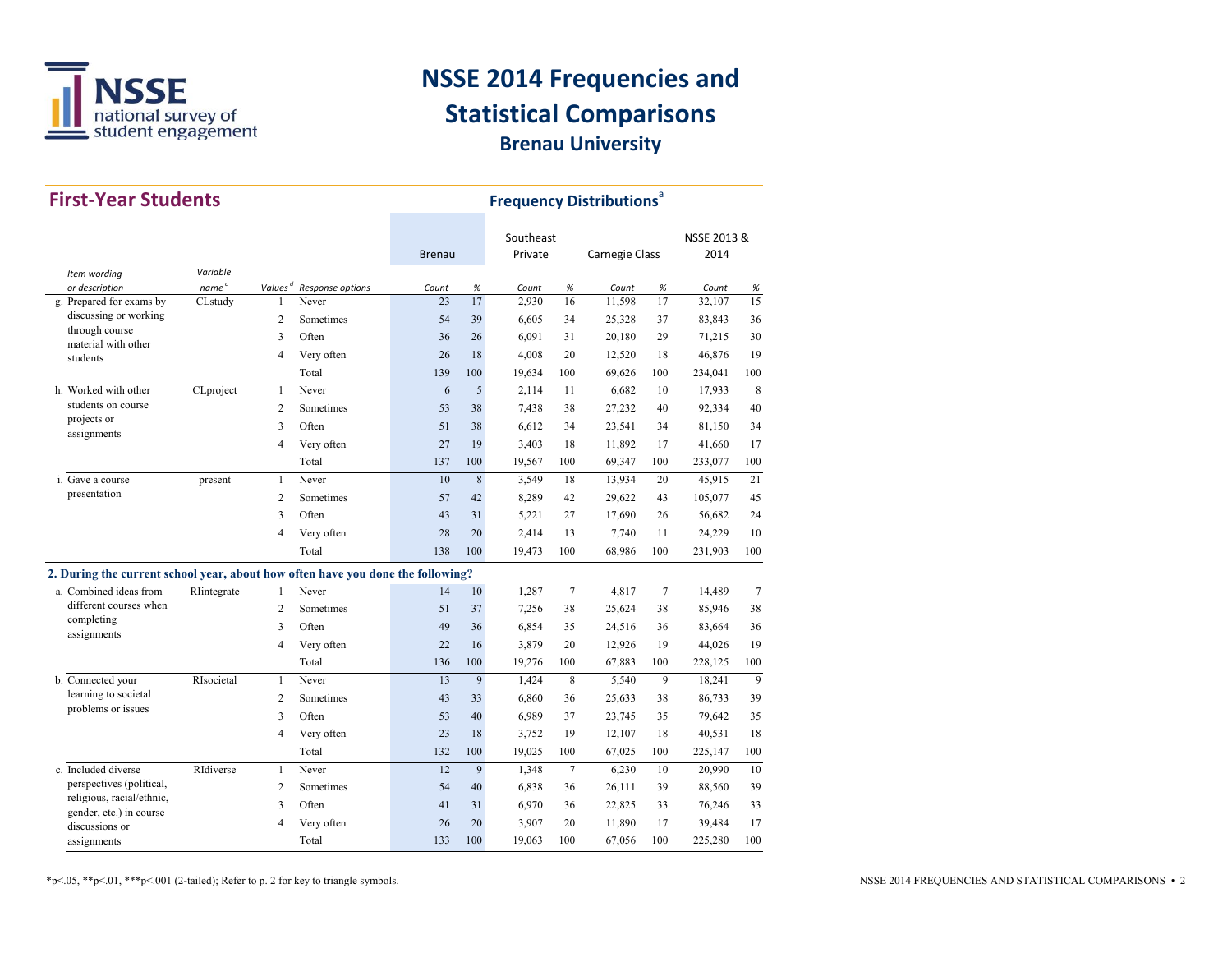

| <b>First-Year Students</b>                                                      |                   |                |                  |                |                | <b>Frequency Distributions<sup>®</sup></b> |                |                       |                 |             |                |
|---------------------------------------------------------------------------------|-------------------|----------------|------------------|----------------|----------------|--------------------------------------------|----------------|-----------------------|-----------------|-------------|----------------|
|                                                                                 |                   |                |                  |                |                | Southeast                                  |                |                       |                 | NSSE 2013 & |                |
|                                                                                 |                   |                |                  | <b>Brenau</b>  |                | Private                                    |                | <b>Carnegie Class</b> |                 | 2014        |                |
| Item wording                                                                    | Variable          |                |                  |                |                |                                            |                |                       |                 |             |                |
| or description                                                                  | name <sup>c</sup> | Values $d$     | Response options | Count          | $\%$           | Count                                      | %              | Count                 | $\%$            | Count       | %              |
| d. Examined the                                                                 | RIownview         | 1              | Never            | 10             | $\overline{7}$ | 714                                        | $\overline{4}$ | 3,099                 | 5               | 10,599      | $\overline{5}$ |
| strengths and<br>weaknesses of your                                             |                   | $\overline{c}$ | Sometimes        | 43             | 32             | 5.642                                      | 30             | 21,780                | 32              | 73,226      | 33             |
| own views on a topic                                                            |                   | 3              | Often            | 56             | 42             | 8,199                                      | 43             | 28,136                | 42              | 94,950      | 42             |
| or issue                                                                        |                   | $\overline{4}$ | Very often       | 25             | 19             | 4,463                                      | 23             | 13,914                | 21              | 46,009      | 21             |
|                                                                                 |                   |                | Total            | 134            | 100            | 19,018                                     | 100            | 66,929                | 100             | 224,784     | 100            |
| e. Tried to better                                                              | RIperspect        | $\mathbf{1}$   | Never            | 6              | $\overline{4}$ | 534                                        | 3              | 2,325                 | $\overline{4}$  | 7,907       | $\overline{4}$ |
| understand someone                                                              |                   | $\overline{c}$ | Sometimes        | 39             | 29             | 5,314                                      | 28             | 19,637                | 29              | 66,770      | 30             |
| else's views by                                                                 |                   | 3              | Often            | 59             | 46             | 8,224                                      | 43             | 28,226                | 42              | 94,981      | 42             |
| imagining how an<br>issue looks from his or                                     |                   | $\overline{4}$ | Very often       | 28             | 21             | 4,914                                      | 25             | 16,513                | 25              | 54,540      | 24             |
| her perspective                                                                 |                   |                | Total            | 132            | 100            | 18,986                                     | 100            | 66,701                | 100             | 224,198     | 100            |
| f. Learned something                                                            | RInewview         | $\mathbf{1}$   | Never            | $\overline{2}$ | $\mathbf{1}$   | 445                                        | $\overline{2}$ | 1,869                 | 3               | 6,189       | 3              |
| that changed the way                                                            |                   | $\overline{c}$ | Sometimes        | 48             | 36             | 5,626                                      | 30             | 20,585                | 31              | 69,262      | 32             |
| you understand an                                                               |                   | 3              | Often            | 52             | 39             | 7,906                                      | 42             | 28,117                | 42              | 94,549      | 42             |
| issue or concept                                                                |                   | $\overline{4}$ | Very often       | 32             | 24             | 4,930                                      | 26             | 15,946                | 24              | 53,451      | 23             |
|                                                                                 |                   |                | Total            | 134            | 100            | 18,907                                     | 100            | 66,517                | 100             | 223,451     | 100            |
| g. Connected ideas from                                                         | RIconnect         | $\mathbf{1}$   | Never            | 5              | $\overline{4}$ | 224                                        | $\mathbf{1}$   | 1,025                 | $\overline{2}$  | 3,156       | $\overline{2}$ |
| your courses to your                                                            |                   | 2              | Sometimes        | 30             | 22             | 3,639                                      | 20             | 13,908                | 22              | 45,779      | 21             |
| prior experiences and                                                           |                   | 3              | Often            | 53             | 40             | 8,304                                      | 44             | 29,447                | 44              | 99,853      | 45             |
| knowledge                                                                       |                   | $\overline{4}$ | Very often       | 44             | 34             | 6,640                                      | 34             | 21,815                | 32              | 73,476      | 33             |
|                                                                                 |                   |                | Total            | 132            | 100            | 18,807                                     | 100            | 66,195                | 100             | 222,264     | 100            |
|                                                                                 |                   |                |                  |                |                |                                            |                |                       |                 |             |                |
| 3. During the current school year, about how often have you done the following? |                   |                |                  |                |                |                                            |                |                       |                 |             |                |
| a. Talked about career                                                          | SFcareer          | $\mathbf{1}$   | Never            | 26             | 21             | 3,398                                      | 18             | 14,538                | 23              | 46,775      | 22             |
| plans with a faculty<br>member                                                  |                   | $\overline{c}$ | Sometimes        | 65             | 48             | 8,710                                      | 45             | 30,183                | 45              | 102,989     | 46             |
|                                                                                 |                   | 3              | Often            | 26             | 19             | 4,428                                      | 23             | 14,409                | 21              | 49,041      | 21             |
|                                                                                 |                   | $\overline{4}$ | Very often       | 17             | 13             | 2,362                                      | 13             | 7,367                 | 11              | 24,395      | 11             |
|                                                                                 |                   |                | Total            | 134            | 100            | 18,898                                     | 100            | 66,497                | 100             | 223,200     | 100            |
| b. Worked with a faculty                                                        | SFotherwork       | $\mathbf{1}$   | Never            | 66             | 50             | 8,737                                      | 46             | 35,524                | 54              | 114,025     | 52             |
| member on activities                                                            |                   | 2              | Sometimes        | 44             | 32             | 6,115                                      | 32             | 18,797                | 28              | 66,902      | 29             |
| other than coursework<br>(committees, student                                   |                   | 3              | Often            | 15             | 11             | 2.575                                      | 14             | 7,663                 | 12              | 27,291      | 12             |
| groups, etc.)                                                                   |                   | $\overline{4}$ | Very often       | 9              | 6              | 1,386                                      | 8              | 4,211                 | $7\phantom{.0}$ | 14,041      | 6              |
|                                                                                 |                   |                | Total            | 134            | 100            | 18,813                                     | 100            | 66,195                | 100             | 222,259     | 100            |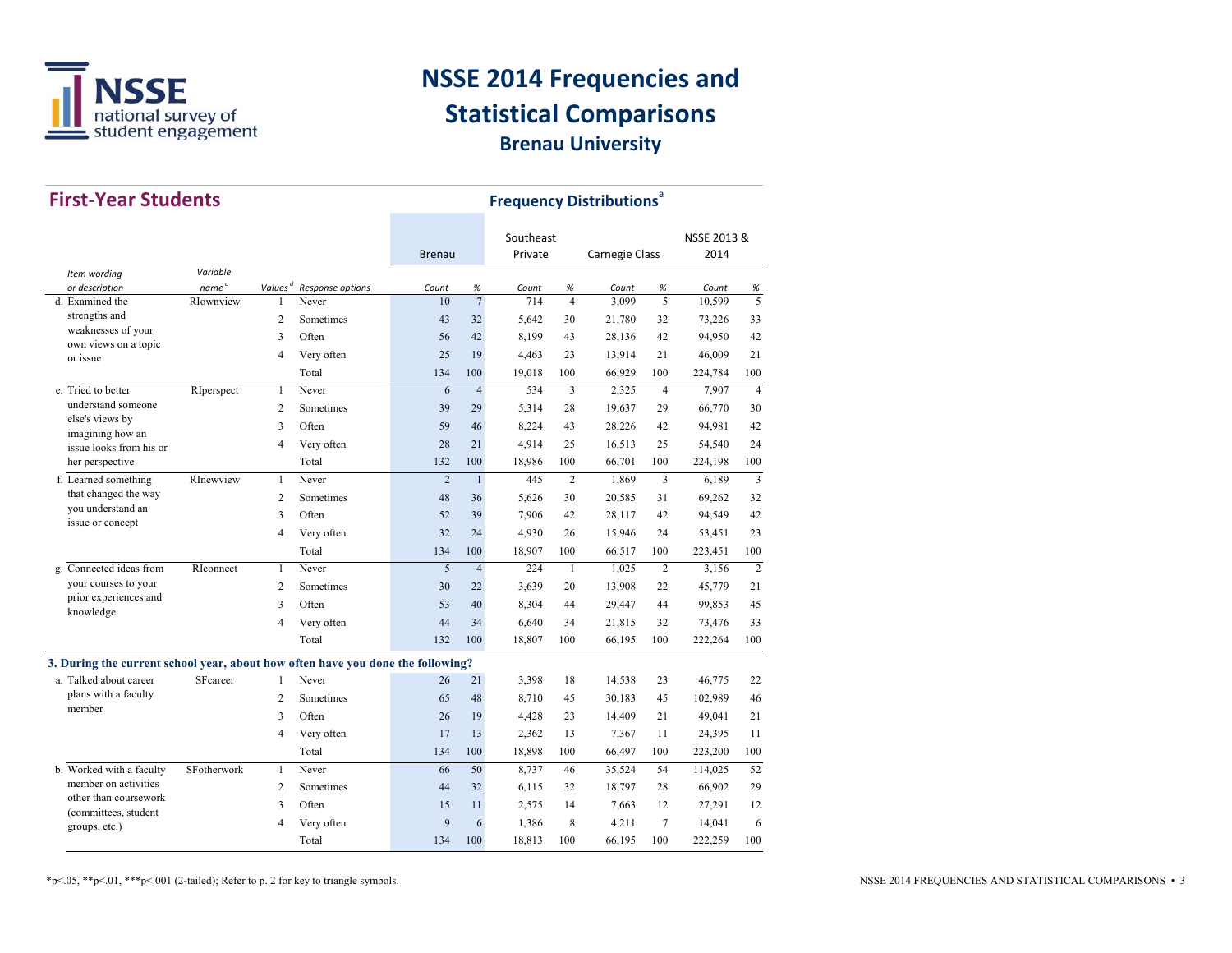

| <b>First-Year Students</b>                                                                |                   |                |                                      | <b>Frequency Distributions</b> <sup>a</sup> |                |           |                |                       |                  |             |                |
|-------------------------------------------------------------------------------------------|-------------------|----------------|--------------------------------------|---------------------------------------------|----------------|-----------|----------------|-----------------------|------------------|-------------|----------------|
|                                                                                           |                   |                |                                      |                                             |                | Southeast |                |                       |                  | NSSE 2013 & |                |
|                                                                                           | Variable          |                |                                      | <b>Brenau</b>                               |                | Private   |                | <b>Carnegie Class</b> |                  | 2014        |                |
| Item wording<br>or description                                                            | name <sup>c</sup> |                | Values <sup>d</sup> Response options | Count                                       | %              | Count     | %              | Count                 | $\%$             | Count       | %              |
| c. Discussed course                                                                       | <b>SF</b> discuss | $\mathbf{1}$   | Never                                | 46                                          | 36             | 5,115     | 28             | 22,454                | 34               | 68,851      | 32             |
| topics, ideas, or                                                                         |                   | $\overline{c}$ | Sometimes                            | 51                                          | 38             | 8,080     | 42             | 27,430                | 41               | 96,243      | 42             |
| concepts with a faculty<br>member outside of                                              |                   | 3              | Often                                | 22                                          | 16             | 3,841     | 21             | 11,200                | 17               | 39.785      | 18             |
| class                                                                                     |                   | $\overline{4}$ | Very often                           | 13                                          | 10             | 1.750     | 9              | 5.040                 | $\boldsymbol{8}$ | 17.070      | 8              |
|                                                                                           |                   |                | Total                                | 132                                         | 100            | 18,786    | 100            | 66,124                | 100              | 221,949     | 100            |
| d. Discussed your                                                                         | SFperform         | $\mathbf{1}$   | Never                                | 38                                          | 30             | 3,611     | 19             | 16,739                | 26               | 52,970      | 25             |
| academic performance                                                                      |                   | $\overline{c}$ | Sometimes                            | 66                                          | 49             | 8,704     | 46             | 30,283                | 46               | 104,131     | 46             |
| with a faculty member                                                                     |                   | 3              | Often                                | 20                                          | 15             | 4,361     | 24             | 12,970                | 20               | 44,748      | 20             |
|                                                                                           |                   | $\overline{4}$ | Very often                           | 8                                           | 6              | 2,048     | 11             | 5,860                 | 9                | 19,300      | 9              |
|                                                                                           |                   |                | Total                                | 132                                         | 100            | 18,724    | 100            | 65,852                | 100              | 221,149     | 100            |
| 4. During the current school year, how much has your coursework emphasized the following? |                   |                |                                      |                                             |                |           |                |                       |                  |             |                |
| a. Memorizing course                                                                      | memorize          | $\mathbf{1}$   | Very little                          | 6                                           | 5              | 799       | $\overline{4}$ | 2,553                 | $\overline{4}$   | 8,820       | $\overline{4}$ |
| material                                                                                  |                   | $\overline{c}$ | Some                                 | 30                                          | 22             | 4,670     | 25             | 15,834                | 24               | 54,829      | 25             |
|                                                                                           |                   | 3              | Quite a bit                          | 57                                          | 43             | 8,112     | 43             | 28,558                | 43               | 95,625      | 43             |
|                                                                                           |                   | 4              | Very much                            | 39                                          | 30             | 5,210     | 27             | 19,175                | 29               | 62,765      | 28             |
|                                                                                           |                   |                | Total                                | 132                                         | 100            | 18,791    | 100            | 66,120                | 100              | 222,039     | 100            |
| b. Applying facts,                                                                        | HOapply           | $\mathbf{1}$   | Very little                          | $\overline{7}$                              | 5              | 527       | 3              | 2,283                 | $\overline{4}$   | 7,237       | $\overline{4}$ |
| theories, or methods to                                                                   |                   | $\overline{c}$ | Some                                 | 29                                          | 22             | 4,214     | 23             | 15,492                | 24               | 49,881      | 23             |
| practical problems or<br>new situations                                                   |                   | 3              | Quite a bit                          | 54                                          | 42             | 8,363     | 45             | 29,385                | 44               | 98,661      | 44             |
|                                                                                           |                   | 4              | Very much                            | 41                                          | 31             | 5,590     | 29             | 18,635                | 28               | 65,184      | 29             |
|                                                                                           |                   |                | Total                                | 131                                         | 100            | 18,694    | 100            | 65,795                | 100              | 220,963     | 100            |
| c. Analyzing an idea,                                                                     | HOanalyze         | $\mathbf{1}$   | Very little                          | 5                                           | $\overline{4}$ | 581       | 3              | 2,452                 | $\overline{4}$   | 7,974       | $\overline{4}$ |
| experience, or line of                                                                    |                   | $\overline{c}$ | Some                                 | 20                                          | 15             | 3,952     | 22             | 15,451                | 24               | 50,816      | 24             |
| reasoning in depth by<br>examining its parts                                              |                   | 3              | Quite a bit                          | 56                                          | 44             | 7,921     | 43             | 27,973                | 42               | 93,848      | 42             |
|                                                                                           |                   | $\overline{4}$ | Very much                            | 46                                          | 37             | 6.182     | 32             | 19,666                | 30               | 67,442      | 30             |
|                                                                                           |                   |                | Total                                | 127                                         | 100            | 18,636    | 100            | 65,542                | 100              | 220,080     | 100            |
| d. Evaluating a point of                                                                  | HOevaluate        | $\mathbf{1}$   | Very little                          | 3                                           | $\overline{2}$ | 557       | $\overline{3}$ | 2,423                 | $\overline{4}$   | 8.945       | $\overline{4}$ |
| view, decision, or                                                                        |                   | 2              | Some                                 | 27                                          | 20             | 4,058     | 22             | 16,100                | 25               | 55,222      | 26             |
| information source                                                                        |                   | 3              | Quite a bit                          | 50                                          | 38             | 8,104     | 44             | 28,698                | 43               | 95,338      | 43             |
|                                                                                           |                   | $\overline{4}$ | Very much                            | 51                                          | 40             | 5,875     | 31             | 18,302                | 28               | 60,600      | 27             |
|                                                                                           |                   |                | Total                                | 131                                         | 100            | 18,594    | 100            | 65,523                | 100              | 220,105     | 100            |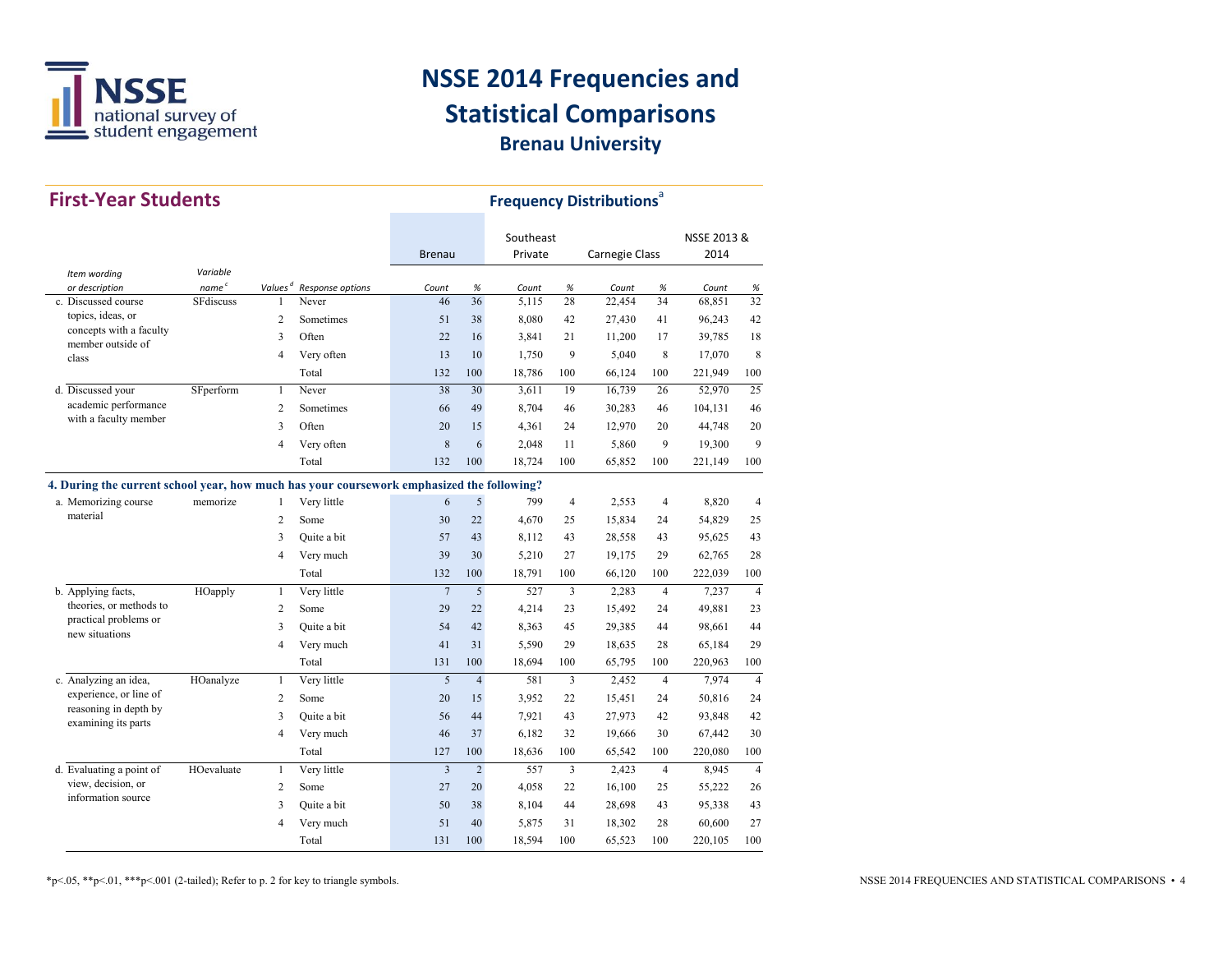

| <b>First-Year Students</b>                                                                  |                   | <b>Frequency Distributions<sup>ª</sup></b> |                  |                |                |                      |                |                |                |                     |                |
|---------------------------------------------------------------------------------------------|-------------------|--------------------------------------------|------------------|----------------|----------------|----------------------|----------------|----------------|----------------|---------------------|----------------|
|                                                                                             |                   |                                            |                  | <b>Brenau</b>  |                | Southeast<br>Private |                | Carnegie Class |                | NSSE 2013 &<br>2014 |                |
| Item wording                                                                                | Variable          |                                            |                  |                |                |                      |                |                |                |                     |                |
| or description                                                                              | name <sup>c</sup> | Values <sup>d</sup>                        | Response options | Count          | %              | Count                | %              | Count          | %              | Count               | %              |
| e. Forming a new idea or                                                                    | HOform            | $\mathbf{1}$                               | Very little      | $\overline{4}$ | $\overline{3}$ | 671                  | $\overline{4}$ | 2.905          | 5              | 10.067              | 5              |
| understanding from<br>various pieces of                                                     |                   | $\overline{c}$                             | Some             | 29             | 22             | 4,463                | 25             | 16,614         | 26             | 56,573              | 26             |
| information                                                                                 |                   | 3                                          | Ouite a bit      | 54             | 42             | 7,829                | 42             | 27,930         | 42             | 93,173              | 42             |
|                                                                                             |                   | 4                                          | Very much        | 43             | 33             | 5,620                | 30             | 17,923         | 27             | 59.764              | 27             |
|                                                                                             |                   |                                            | Total            | 130            | 100            | 18,583               | 100            | 65,372         | 100            | 219,577             | 100            |
| 5. During the current school year, to what extent have your instructors done the following? |                   |                                            |                  |                |                |                      |                |                |                |                     |                |
| a. Clearly explained                                                                        | ETgoals           | $\mathbf{1}$                               | Very little      | $\overline{c}$ | $\mathbf{1}$   | 301                  | $\overline{c}$ | 1.196          | $\overline{2}$ | 3,911               | $\overline{2}$ |
| course goals and                                                                            |                   | 2                                          | Some             | 29             | 22             | 2,741                | 15             | 10,708         | 17             | 36,485              | 17             |
| requirements                                                                                |                   | 3                                          | Quite a bit      | 51             | 39             | 7,984                | 43             | 28,892         | 43             | 99,536              | 44             |
|                                                                                             |                   | 4                                          | Very much        | 47             | 38             | 7,755                | 41             | 25,193         | 38             | 81,754              | 37             |
|                                                                                             |                   |                                            | Total            | 129            | 100            | 18,781               | 100            | 65,989         | 100            | 221,686             | 100            |
| b. Taught course sessions                                                                   | ETorganize        | $\mathbf{1}$                               | Very little      | $\overline{4}$ | $\overline{3}$ | 403                  | $\overline{2}$ | 1,656          | 3              | 5,095               | $\overline{3}$ |
| in an organized way                                                                         |                   | 2                                          | Some             | 34             | 26             | 2,861                | 16             | 11,656         | 18             | 38,585              | 18             |
|                                                                                             |                   | 3                                          | Quite a bit      | 47             | 37             | 8,086                | 43             | 29,476         | 44             | 101,540             | 45             |
|                                                                                             |                   | 4                                          | Very much        | 44             | 35             | 7,364                | 39             | 23,035         | 35             | 75,842              | 34             |
|                                                                                             |                   |                                            | Total            | 129            | 100            | 18,714               | 100            | 65,823         | 100            | 221,062             | 100            |
| c. Used examples or                                                                         | ETexample         | $\mathbf{1}$                               | Very little      | 3              | $\overline{2}$ | 497                  | 3              | 2,013          | 3              | 6,202               | $\overline{3}$ |
| illustrations to explain                                                                    |                   | $\overline{c}$                             | Some             | 27             | 20             | 3,220                | 18             | 12,621         | 20             | 41,980              | 20             |
| difficult points                                                                            |                   | 3                                          | Quite a bit      | 48             | 38             | 7,267                | 39             | 26,592         | 40             | 90,874              | 41             |
|                                                                                             |                   | 4                                          | Very much        | 51             | 39             | 7,673                | 41             | 24,425         | 37             | 81,433              | 36             |
|                                                                                             |                   |                                            | Total            | 129            | 100            | 18,657               | 100            | 65,651         | 100            | 220,489             | 100            |
| d. Provided feedback on                                                                     | ETdraftfb         | $\mathbf{1}$                               | Very little      | $\overline{9}$ | $\overline{7}$ | 1,012                | 6              | 4,386          | $\overline{7}$ | 16,103              | 8              |
| a draft or work in                                                                          |                   | $\overline{c}$                             | Some             | 32             | 24             | 4,210                | 23             | 16,953         | 26             | 59,297              | 27             |
| progress                                                                                    |                   | 3                                          | Quite a bit      | 38             | 29             | 6,670                | 36             | 23,386         | 36             | 79,205              | 35             |
|                                                                                             |                   | 4                                          | Very much        | 51             | 40             | 6.768                | 36             | 20,849         | 32             | 65,787              | 29             |
|                                                                                             |                   |                                            | Total            | 130            | 100            | 18,660               | 100            | 65,574         | 100            | 220,392             | 100            |
| e. Provided prompt and                                                                      | ETfeedback        | $\mathbf{1}$                               | Very little      | 8              | 6              | 1,052                | 6              | 4,925          | 8              | 17,005              | 8              |
| detailed feedback on                                                                        |                   | 2                                          | Some             | 48             | 37             | 4,520                | 24             | 18,263         | 28             | 63,393              | 29             |
| tests or completed<br>assignments                                                           |                   | 3                                          | Quite a bit      | 37             | 29             | 7,155                | 38             | 24,001         | 36             | 82,473              | 37             |
|                                                                                             |                   | $\overline{4}$                             | Very much        | 36             | 28             | 5,870                | 32             | 18,152         | 28             | 56,610              | 26             |
|                                                                                             |                   |                                            | Total            | 129            | 100            | 18,597               | 100            | 65,341         | 100            | 219,481             | 100            |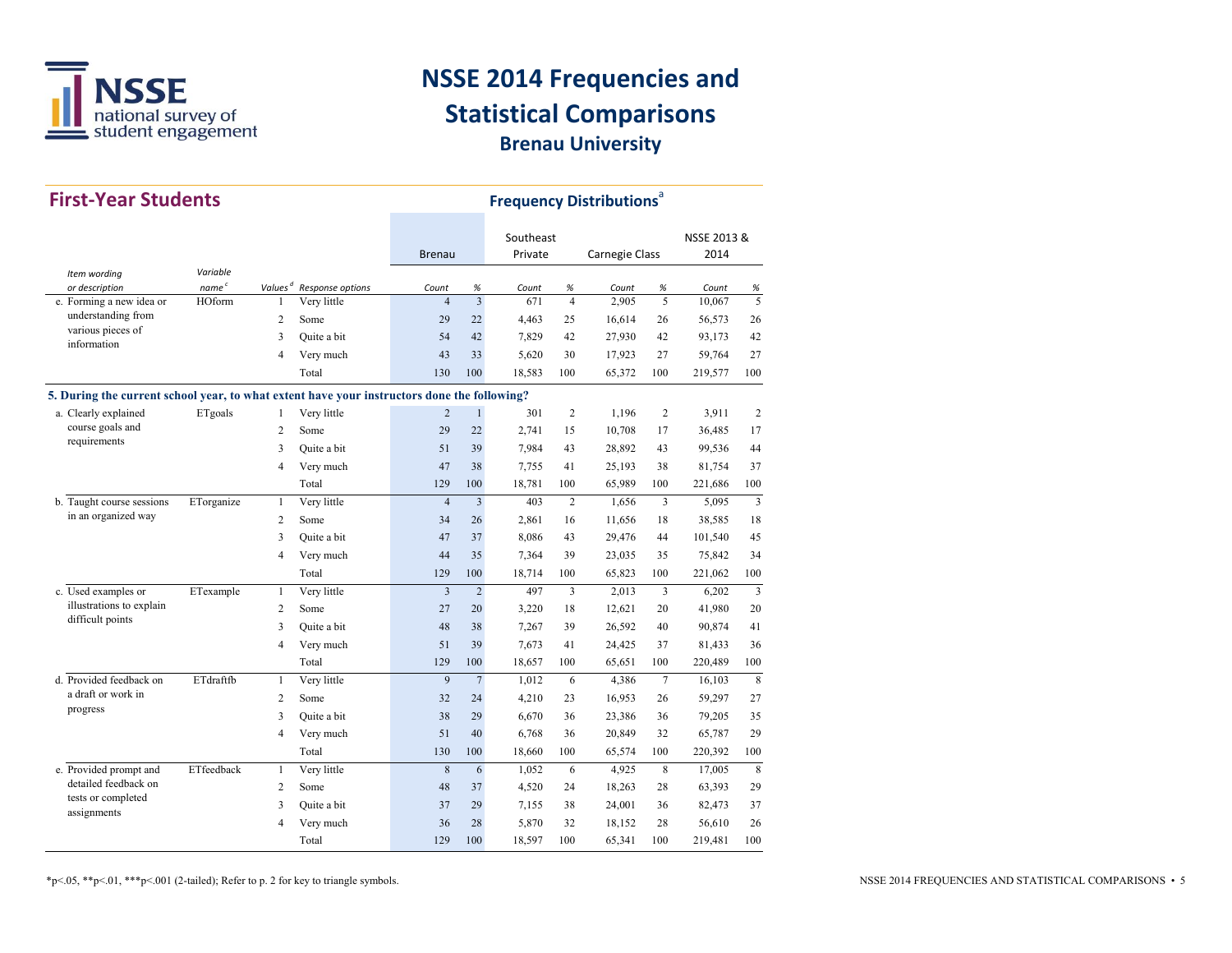

| <b>First-Year Students</b>                                                                                                      |                     |                |                                              |               |                |           | <b>Frequency Distributions<sup>ª</sup></b> |                |                |             |              |
|---------------------------------------------------------------------------------------------------------------------------------|---------------------|----------------|----------------------------------------------|---------------|----------------|-----------|--------------------------------------------|----------------|----------------|-------------|--------------|
|                                                                                                                                 |                     |                |                                              |               |                | Southeast |                                            |                |                | NSSE 2013 & |              |
|                                                                                                                                 |                     |                |                                              | <b>Brenau</b> |                | Private   |                                            | Carnegie Class |                | 2014        |              |
| Item wording                                                                                                                    | Variable            |                |                                              |               |                |           |                                            |                |                |             |              |
| or description                                                                                                                  | name <sup>c</sup>   |                | Values <sup>d</sup> Response options         | Count         | $\%$           | Count     | $\%$                                       | Count          | $\%$           | Count       | %            |
| 6. During the current school year, about how often have you done the following?                                                 |                     |                |                                              |               |                |           |                                            |                |                |             |              |
| a. Reached conclusions                                                                                                          | ORconclude          | $\mathbf{1}$   | Never                                        | 33            | 25             | 3,059     | 15                                         | 9,961          | 14             | 31,752      | 14           |
| based on your own                                                                                                               |                     | $\overline{c}$ | Sometimes                                    | 42            | 32             | 6,630     | 35                                         | 23,784         | 35             | 78,558      | 35           |
| analysis of numerical                                                                                                           |                     | 3              | Often                                        | 33            | 26             | 5,969     | 33                                         | 21,409         | 33             | 73,462      | 34           |
| information (numbers,<br>graphs, statistics, etc.)                                                                              |                     | 4              | Very often                                   | 21            | 16             | 3,080     | 17                                         | 10,712         | 17             | 37,431      | 18           |
|                                                                                                                                 |                     |                | Total                                        | 129           | 100            | 18,738    | 100                                        | 65,866         | 100            | 221,203     | 100          |
| b. Used numerical                                                                                                               | ORproblem           | $\mathbf{1}$   | Never                                        | 45            | 34             | 4,413     | 22                                         | 15,283         | 23             | 50,270      | 22           |
| information to                                                                                                                  |                     | 2              | Sometimes                                    | 43            | 34             | 7,488     | 40                                         | 26,454         | 40             | 88,608      | 40           |
| examine a real-world                                                                                                            |                     | 3              | Often                                        | 22            | 18             | 4,591     | 25                                         | 16,399         | 26             | 56,255      | 26           |
| problem or issue<br>(unemployment,                                                                                              |                     | 4              | Very often                                   | 18            | 14             | 2,201     | 12                                         | 7,555          | 12             | 25,579      | 12           |
| climate change, public                                                                                                          |                     |                | Total                                        | 128           | 100            | 18,693    | 100                                        | 65,691         | 100            | 220,712     | 100          |
| health, etc.)                                                                                                                   |                     |                |                                              |               |                |           |                                            |                |                |             |              |
| c. Evaluated what others                                                                                                        | ORevaluate          | $\mathbf{1}$   | Never                                        | 44            | 34             | 4,436     | 23                                         | 15,482         | 23             | 48,468      | 22           |
| have concluded from                                                                                                             |                     | 2              | Sometimes                                    | 50            | 40             | 7,565     | 41                                         | 26,787         | 41             | 90,741      | 41           |
| numerical information                                                                                                           |                     | 3              | Often                                        | 22            | 17             | 4,605     | 25                                         | 16,311         | 25             | 57,295      | 26           |
|                                                                                                                                 |                     | 4              | Very often                                   | 12            | 9              | 2,007     | 11                                         | 6,797          | 11             | 23,225      | 11           |
|                                                                                                                                 |                     |                | Total                                        | 128           | 100            | 18,613    | 100                                        | 65,377         | 100            | 219,729     | 100          |
| 7. During the current school year, about how many papers, reports, or other writing tasks of the following length have you been |                     |                |                                              |               |                |           |                                            |                |                |             |              |
|                                                                                                                                 |                     |                | assigned? (Include those not yet completed.) |               |                |           |                                            |                |                |             |              |
| a. Up to 5 pages                                                                                                                | wrshortnum          | $\mathbf{0}$   | None                                         | 3             | $\overline{c}$ | 600       | $\overline{4}$                             | 2,476          | $\overline{4}$ | 8,200       | 5            |
|                                                                                                                                 | (Recoded version    | 1.5            | $1 - 2$                                      | 30            | 24             | 2,814     | 16                                         | 11,245         | 19             | 36,851      | 19           |
|                                                                                                                                 | of wrshort          | 4              | $3 - 5$                                      | 44            | 38             | 5,150     | 30                                         | 19,002         | 32             | 62,812      | 32           |
|                                                                                                                                 | created by NSSE.    | 8              | $6 - 10$                                     | 31            | 26             | 4,548     | 26                                         | 15,323         | 25             | 51,896      | 25           |
|                                                                                                                                 | Values are          | 13             | $11 - 15$                                    | 10            | 8              | 2,164     | 12                                         | 6,431          | 10             | 22,486      | 10           |
|                                                                                                                                 | estimated number    | 18             | $16 - 20$                                    | $\mathbf{1}$  | $\mathbf{1}$   | 969       | 6                                          | 2,851          | $\overline{4}$ | 10,284      | 5            |
|                                                                                                                                 | of papers, reports, | 23             | More than 20                                 | $\mathbf{1}$  | $\mathbf{1}$   | 984       | 6                                          | 2,967          | 5              | 10,592      | 5            |
|                                                                                                                                 | $etc.$ )            |                | Total                                        | 120           | 100            | 17,229    | 100                                        | 60,295         | 100            | 203,121     | 100          |
| b. Between 6 and 10                                                                                                             | wrmednum            | $\mathbf{0}$   | None                                         | 41            | 35             | 5,298     | 31                                         | 19,806         | 35             | 61,106      | 33           |
| pages                                                                                                                           | (Recoded version    | 1.5            | $1 - 2$                                      | 49            | 43             | 6,965     | 42                                         | 24,369         | 41             | 84,073      | 42           |
|                                                                                                                                 | of wrmed created    | 4              | $3 - 5$                                      | 20            | 17             | 3,083     | 19                                         | 9,824          | 16             | 36,671      | 18           |
|                                                                                                                                 | by NSSE. Values     | 8              | $6 - 10$                                     | 5             | 5              | 933       | 6                                          | 3,164          | 5              | 11,341      | 6            |
|                                                                                                                                 | are estimated       | 13             | $11 - 15$                                    | $\theta$      | $\mathbf{0}$   | 205       | $\mathbf{1}$                               | 674            | $\mathbf{1}$   | 2,433       | $\mathbf{1}$ |
|                                                                                                                                 | unuhar af nanara    |                |                                              |               |                |           |                                            |                |                |             |              |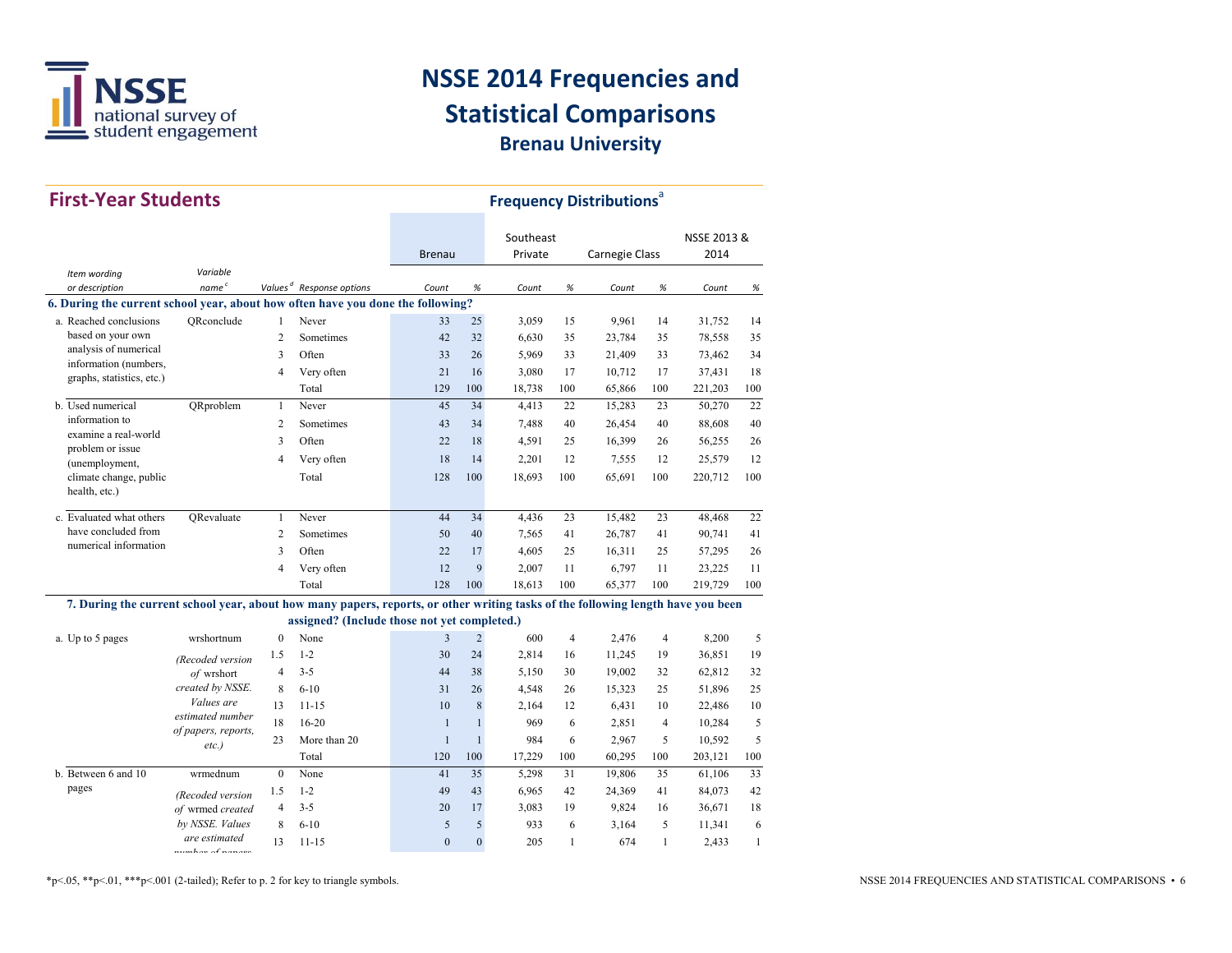

|                                | <b>First-Year Students</b>                              |          |                                                                          |                                              |                                  | <b>Frequency Distributions<sup>®</sup></b> |                                          |                               |                           |                                |                                  |  |  |  |
|--------------------------------|---------------------------------------------------------|----------|--------------------------------------------------------------------------|----------------------------------------------|----------------------------------|--------------------------------------------|------------------------------------------|-------------------------------|---------------------------|--------------------------------|----------------------------------|--|--|--|
|                                |                                                         |          |                                                                          | <b>Brenau</b>                                |                                  | Southeast<br>Private                       |                                          | Carnegie Class                |                           | NSSE 2013 &<br>2014            |                                  |  |  |  |
| Item wording<br>or description | Variable<br>name<br>numver of papers,<br>reports, etc.) | 18<br>23 | Values <sup>d</sup> Response options<br>$16-20$<br>More than 20<br>Total | Count<br>$\mathbf{0}$<br>$\mathbf{0}$<br>115 | %<br>$\theta$<br>$\theta$<br>100 | Count<br>60<br>64<br>16.608                | %<br>$\mathbf{0}$<br>$\mathbf{0}$<br>100 | Count<br>191<br>230<br>58.258 | %<br>$\Omega$<br>0<br>100 | Count<br>729<br>717<br>197.070 | %<br>$\theta$<br>$\theta$<br>100 |  |  |  |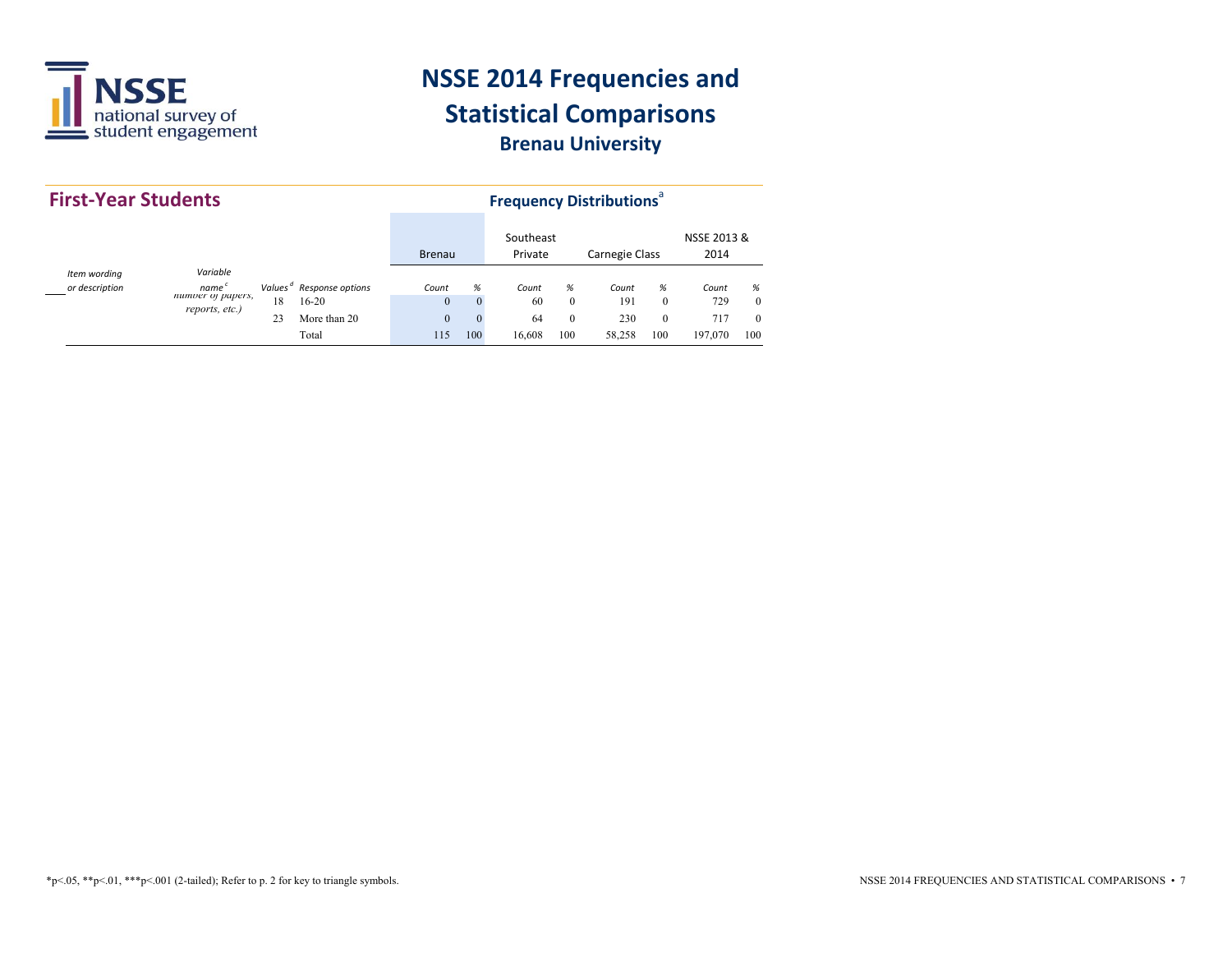

| <b>First-Year Students</b>            |                                                                                              |                            |                                                                                                                    |                |                  |                      | <b>Frequency Distributions</b> <sup>a</sup> |                 |                |                     |                |
|---------------------------------------|----------------------------------------------------------------------------------------------|----------------------------|--------------------------------------------------------------------------------------------------------------------|----------------|------------------|----------------------|---------------------------------------------|-----------------|----------------|---------------------|----------------|
|                                       |                                                                                              |                            |                                                                                                                    | <b>Brenau</b>  |                  | Southeast<br>Private |                                             | Carnegie Class  |                | NSSE 2013 &<br>2014 |                |
| Item wording                          | Variable<br>name $^c$                                                                        |                            |                                                                                                                    |                |                  |                      |                                             |                 |                |                     |                |
| or description<br>c. 11 pages or more | wrlongnum                                                                                    | Values $d$<br>$\mathbf{0}$ | Response options<br>None                                                                                           | Count<br>94    | %<br>85          | Count<br>12,354      | $\%$<br>76                                  | Count<br>44,289 | %<br>78        | Count<br>144,265    | $\%$<br>76     |
|                                       |                                                                                              | 1.5                        | $1 - 2$                                                                                                            | 15             | 14               | 2,815                | 18                                          | 9,114           | 16             | 35,411              | 17             |
|                                       | (Recoded version<br>of wrlong created                                                        | $\overline{4}$             | $3 - 5$                                                                                                            | $\mathbf{1}$   | $\mathbf{1}$     | 442                  | 3                                           | 1,552           | 3              | 5,683               | 3              |
|                                       | by NSSE. Values                                                                              | 8                          | $6 - 10$                                                                                                           | $\overline{0}$ | $\mathbf{0}$     | 210                  | $\overline{2}$                              | 692             | $\mathbf{1}$   | 2,457               | $\mathbf{1}$   |
|                                       | are estimated                                                                                | 13                         | $11 - 15$                                                                                                          | $\overline{0}$ | $\boldsymbol{0}$ | 129                  | $\mathbf{1}$                                | 508             | $\mathbf{1}$   | 1,494               | $\mathbf{1}$   |
|                                       | number of papers,                                                                            | 18                         | $16 - 20$                                                                                                          | $\overline{0}$ | $\mathbf{0}$     | 66                   | $\mathbf{0}$                                | 200             | $\mathbf{0}$   | 662                 | $\mathbf{0}$   |
|                                       | reports, etc.)                                                                               | 23                         | More than 20                                                                                                       | $\overline{0}$ | $\mathbf{0}$     | 90                   | $\mathbf{1}$                                | 292             | $\mathbf{1}$   | 935                 | $\mathbf{1}$   |
|                                       |                                                                                              |                            | Total                                                                                                              | 110            | 100              | 16,106               | 100                                         | 56,647          | 100            | 190,907             | 100            |
| Estimated number of                   | wrpages                                                                                      |                            |                                                                                                                    |                |                  |                      |                                             |                 |                |                     |                |
| student writing.                      | NSSE from wrshort, wrmed, and wrlong.<br>Values are estimated pages of assigned<br>writing.) |                            |                                                                                                                    |                |                  |                      |                                             |                 |                |                     |                |
|                                       |                                                                                              |                            | 8. During the current school year, about how often have you had discussions with people from the following groups? |                |                  |                      |                                             |                 |                |                     |                |
| a. People of a race or                | <b>DDrace</b>                                                                                | $\mathbf{1}$               | Never                                                                                                              | $\overline{4}$ | $\mathfrak{Z}$   | 798                  | 5                                           | 3,178           | 5              | 9,643               | 5              |
| ethnicity other than                  |                                                                                              | $\overline{c}$             | Sometimes                                                                                                          | 18             | 15               | 3,458                | 19                                          | 14,669          | 23             | 48,578              | 23             |
| your own                              |                                                                                              | 3                          | Often                                                                                                              | 25             | 20               | 4,995                | 29                                          | 18,197          | 30             | 60,373              | 29             |
|                                       |                                                                                              | $\overline{4}$             | Very often                                                                                                         | 76             | 62               | 8,312                | 47                                          | 25,420          | 42             | 88,156              | 42             |
|                                       |                                                                                              |                            | Total                                                                                                              | 123            | 100              | 17,563               | 100                                         | 61,464          | 100            | 206,750             | 100            |
| b. People from an                     | DDeconomic                                                                                   | $\mathbf{1}$               | Never                                                                                                              | $\overline{3}$ | $\overline{3}$   | 677                  | $\overline{4}$                              | 3,084           | 5              | 8,781               | 5              |
| economic background                   |                                                                                              | $\overline{c}$             | Sometimes                                                                                                          | 18             | 14               | 3,251                | 19                                          | 13,742          | 22             | 44,590              | 22             |
| other than your own                   |                                                                                              | 3                          | Often                                                                                                              | 32             | 27               | 5,622                | 32                                          | 20,774          | 34             | 69,471              | 34             |
|                                       |                                                                                              | $\overline{4}$             | Very often                                                                                                         | 69             | 56               | 7,956                | 45                                          | 23,714          | 39             | 83,353              | 40             |
|                                       |                                                                                              |                            | Total                                                                                                              | 122            | 100              | 17,506               | 100                                         | 61,314          | 100            | 206,195             | 100            |
| c. People with religious              | <b>DDreligion</b>                                                                            | $\mathbf{1}$               | Never                                                                                                              | 3              | $\overline{3}$   | 1,145                | $\overline{7}$                              | 4,210           | $\overline{7}$ | 13,075              | $\overline{7}$ |
| beliefs other than your               |                                                                                              | $\overline{c}$             | Sometimes                                                                                                          | 23             | 19               | 4,700                | 26                                          | 15,897          | 26             | 51,175              | 25             |
| own                                   |                                                                                              | 3                          | Often                                                                                                              | 31             | 25               | 4,744                | 28                                          | 18,269          | 30             | 60,910              | 30             |
|                                       |                                                                                              | $\overline{4}$             | Very often                                                                                                         | 64             | 53               | 6,880                | 40                                          | 22,745          | 37             | 80,514              | 39             |
|                                       |                                                                                              |                            | Total                                                                                                              | 121            | 100              | 17,469               | 100                                         | 61,121          | 100            | 205,674             | 100            |
| d. People with political              | DDpolitical                                                                                  | $\mathbf{1}$               | Never                                                                                                              | 6              | 5                | 1,076                | 6                                           | 4,382           | 8              | 13,009              | $\overline{7}$ |
| views other than your<br>$\alpha$     |                                                                                              | $\overline{c}$             | Sometimes                                                                                                          | 27             | 22               | 4,267                | 23                                          | 15,645          | 25             | 51,810              | 25             |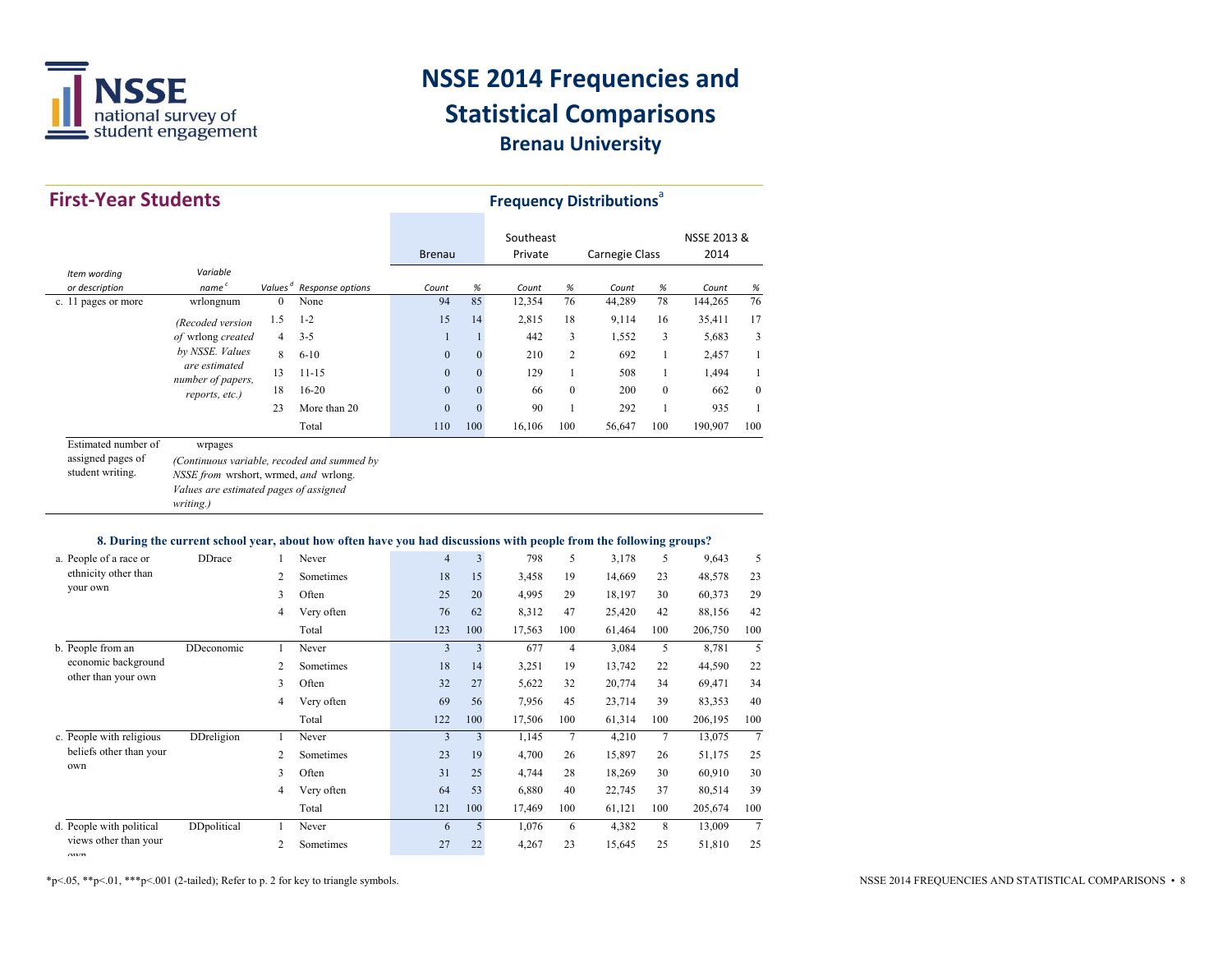

|                | <b>First-Year Students</b> |   |                                      |               |     |                      | <b>Frequency Distributions</b> <sup>ª</sup> |                |     |                     |     |  |  |  |  |
|----------------|----------------------------|---|--------------------------------------|---------------|-----|----------------------|---------------------------------------------|----------------|-----|---------------------|-----|--|--|--|--|
|                |                            |   |                                      | <b>Brenau</b> |     | Southeast<br>Private |                                             | Carnegie Class |     | NSSE 2013 &<br>2014 |     |  |  |  |  |
| Item wording   | Variable                   |   |                                      |               |     |                      |                                             |                |     |                     |     |  |  |  |  |
| or description | name <sup>c</sup>          |   | Values <sup>a</sup> Response options | Count         | %   | Count                | %                                           | Count          | %   | Count               | %   |  |  |  |  |
| <b>UWII</b>    |                            | 3 | Often                                | 29            | 25  | 5,266                | 30                                          | 19,130         | 31  | 63,773              | 31  |  |  |  |  |
|                |                            | 4 | Very often                           | 59            | 49  | 6,792                | 40                                          | 21,733         | 36  | 76,328              | 38  |  |  |  |  |
|                |                            |   | Total                                | 121           | 100 | 17.401               | 100                                         | 60,890         | 100 | 204,920             | 100 |  |  |  |  |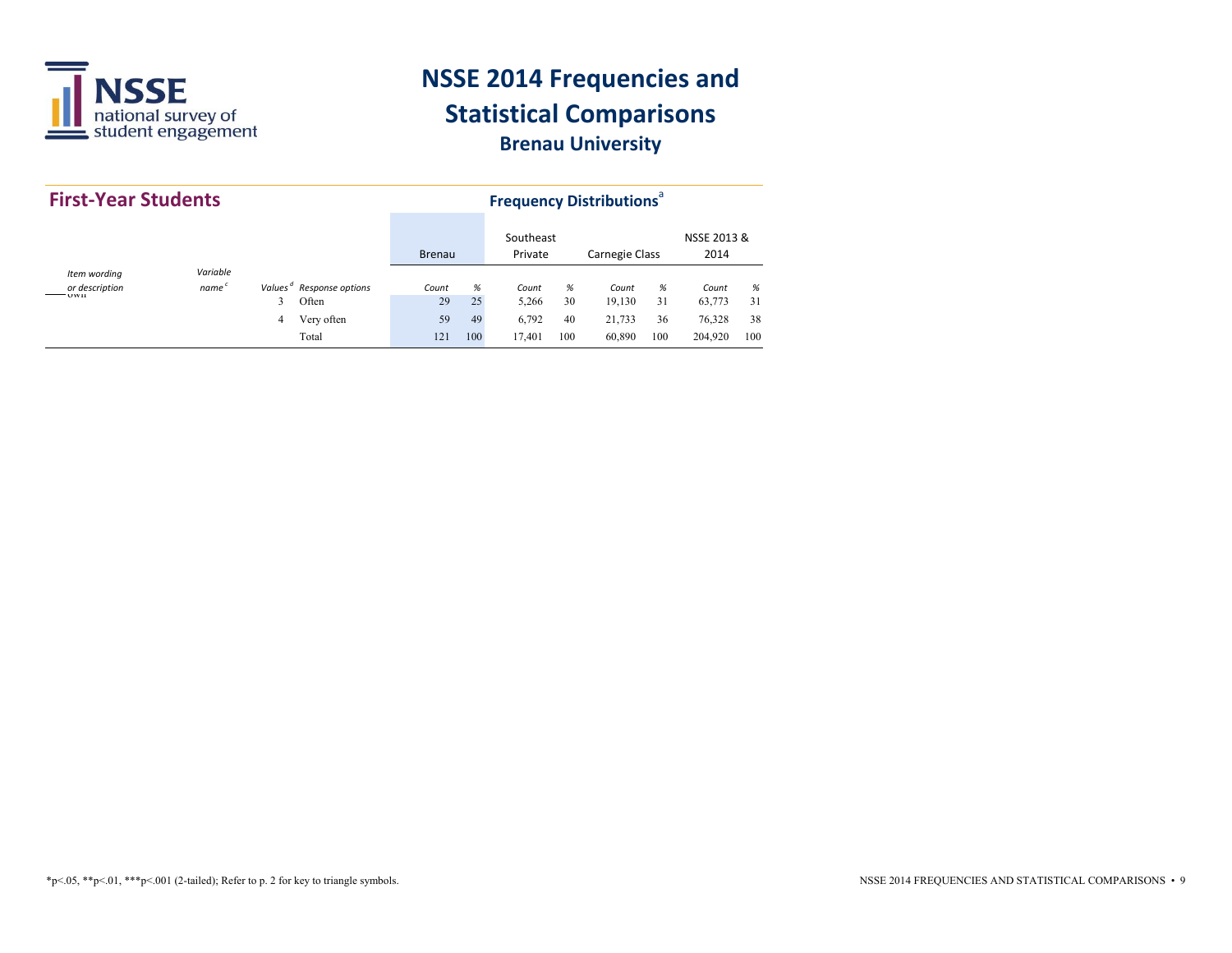

| <b>First-Year Students</b>                                                                                |                            |                | <b>Frequency Distributions</b> <sup>a</sup> |                |                |           |                |                |              |             |                |
|-----------------------------------------------------------------------------------------------------------|----------------------------|----------------|---------------------------------------------|----------------|----------------|-----------|----------------|----------------|--------------|-------------|----------------|
|                                                                                                           |                            |                |                                             |                |                | Southeast |                |                |              | NSSE 2013 & |                |
|                                                                                                           |                            |                |                                             | <b>Brenau</b>  |                | Private   |                | Carnegie Class |              | 2014        |                |
| Item wording                                                                                              | Variable                   |                |                                             |                |                |           |                |                |              |             |                |
| or description                                                                                            | name <sup>c</sup>          |                | Values <sup>d</sup> Response options        | Count          | %              | Count     | %              | Count          | %            | Count       | $\%$           |
| 9. During the current school year, about how often have you done the following?                           |                            |                |                                             |                |                |           |                |                |              |             |                |
| a. Identified key                                                                                         | LSreading                  | 1              | Never                                       | 1              | $\mathbf{1}$   | 191       | $\mathbf{1}$   | 821            | 1            | 2,858       | 2              |
| information from                                                                                          |                            | $\overline{c}$ | Sometimes                                   | 15             | 12             | 2,504     | 15             | 10.601         | 18           | 35,174      | 18             |
| reading assignments                                                                                       |                            | 3              | Often                                       | 45             | 38             | 7,223     | 42             | 26,348         | 44           | 88,418      | 43             |
|                                                                                                           |                            | $\overline{4}$ | Very often                                  | 59             | 50             | 7,539     | 42             | 23,294         | 37           | 79.009      | 37             |
|                                                                                                           |                            |                | Total                                       | 120            | 100            | 17,457    | 100            | 61,064         | 100          | 205,459     | 100            |
| b. Reviewed your notes                                                                                    | LSnotes                    | $\mathbf{1}$   | Never                                       | 5              | $\overline{4}$ | 770       | 5              | 2,788          | 5            | 9,828       | 5              |
| after class                                                                                               |                            | $\overline{c}$ | Sometimes                                   | 25             | 21             | 4,649     | 27             | 17,210         | 29           | 60,593      | 30             |
|                                                                                                           |                            | 3              | Often                                       | 36             | 31             | 5,756     | 33             | 20,383         | 33           | 68,213      | 33             |
|                                                                                                           |                            | $\overline{4}$ | Very often                                  | 52             | 45             | 6,224     | 35             | 20,483         | 33           | 66,208      | 32             |
|                                                                                                           |                            |                | Total                                       | 118            | 100            | 17,399    | 100            | 60,864         | 100          | 204,842     | 100            |
| c. Summarized what you                                                                                    | LSsummary                  | $\mathbf{1}$   | Never                                       | 6              | 5              | 932       | 5              | 3,704          | 6            | 12,750      | $\overline{7}$ |
| learned in class or<br>from course materials                                                              |                            | $\overline{2}$ | Sometimes                                   | 35             | 29             | 4,738     | 28             | 17,800         | 30           | 61,547      | 31             |
|                                                                                                           |                            | 3              | Often                                       | 33             | 29             | 6,081     | 35             | 21,356         | 36           | 72,114      | 36             |
|                                                                                                           |                            | $\overline{4}$ | Very often                                  | 45             | 38             | 5,434     | 32             | 17,326         | 28           | 56,170      | 27             |
|                                                                                                           |                            |                | Total                                       | 119            | 100            | 17,185    | 100            | 60,186         | 100          | 202,581     | 100            |
| 10. During the current school year, to what extent have your courses challenged you to do your best work? |                            |                |                                             |                |                |           |                |                |              |             |                |
|                                                                                                           | challenge                  | $\mathbf{1}$   | Not at all                                  | $\mathbf{0}$   | $\mathbf{0}$   | 57        | $\overline{0}$ | 232            | $\mathbf{0}$ | 792         | $\mathbf{0}$   |
|                                                                                                           |                            | $\overline{2}$ |                                             | $\mathbf{1}$   | $\mathbf{1}$   | 141       | $\mathbf{1}$   | 537            | $\mathbf{1}$ | 1,907       | $\mathbf{1}$   |
|                                                                                                           |                            | 3              |                                             | 6              | 5              | 409       | 3              | 1.699          | 3            | 5,627       | 3              |
|                                                                                                           |                            | 4              |                                             | 11             | 9              | 1,380     | 8              | 5,704          | 10           | 19,197      | 10             |
|                                                                                                           |                            | 5              |                                             | 30             | 24             | 4,978     | 28             | 19,053         | 32           | 63,810      | 31             |
|                                                                                                           |                            | 6              |                                             | 35             | 29             | 5,653     | 32             | 19,320         | 31           | 67,420      | 32             |
|                                                                                                           |                            | $\tau$         | Very much                                   | 38             | 33             | 4,764     | 27             | 14,260         | 23           | 45,926      | 22             |
|                                                                                                           |                            |                | Total                                       | 121            | 100            | 17,382    | 100            | 60,805         | 100          | 204,679     | 100            |
| 11. Which of the following have you done or do you plan to do before you graduate? <sup>f</sup>           |                            |                |                                             |                |                |           |                |                |              |             |                |
| a. Participate in an                                                                                      | intern                     |                | Have not decided                            | 12             | 10             | 1,861     | 12             | 6,999          | 12           | 21,257      | 11             |
| internship, co-op, field                                                                                  | (Means indicate            |                | Do not plan to do                           | $\overline{3}$ | $\overline{3}$ | 849       | 6              | 2,877          | 5            | 8,515       | 5              |
| experience, student                                                                                       | the percentage             |                | Plan to do                                  | 98             | 82             | 12,979    | 72             | 46,308         | 75           | 157,503     | 76             |
| teaching, or clinical<br>placement                                                                        | who responded              |                | Done or in progress                         | $\overline{7}$ | 6              | 1,693     | 10             | 4,615          | 8            | 17,420      | 9              |
|                                                                                                           | "Done or in<br>progress.") |                | Total                                       | 120            | 100            | 17,382    | 100            | 60,799         | 100          | 204,695     | 100            |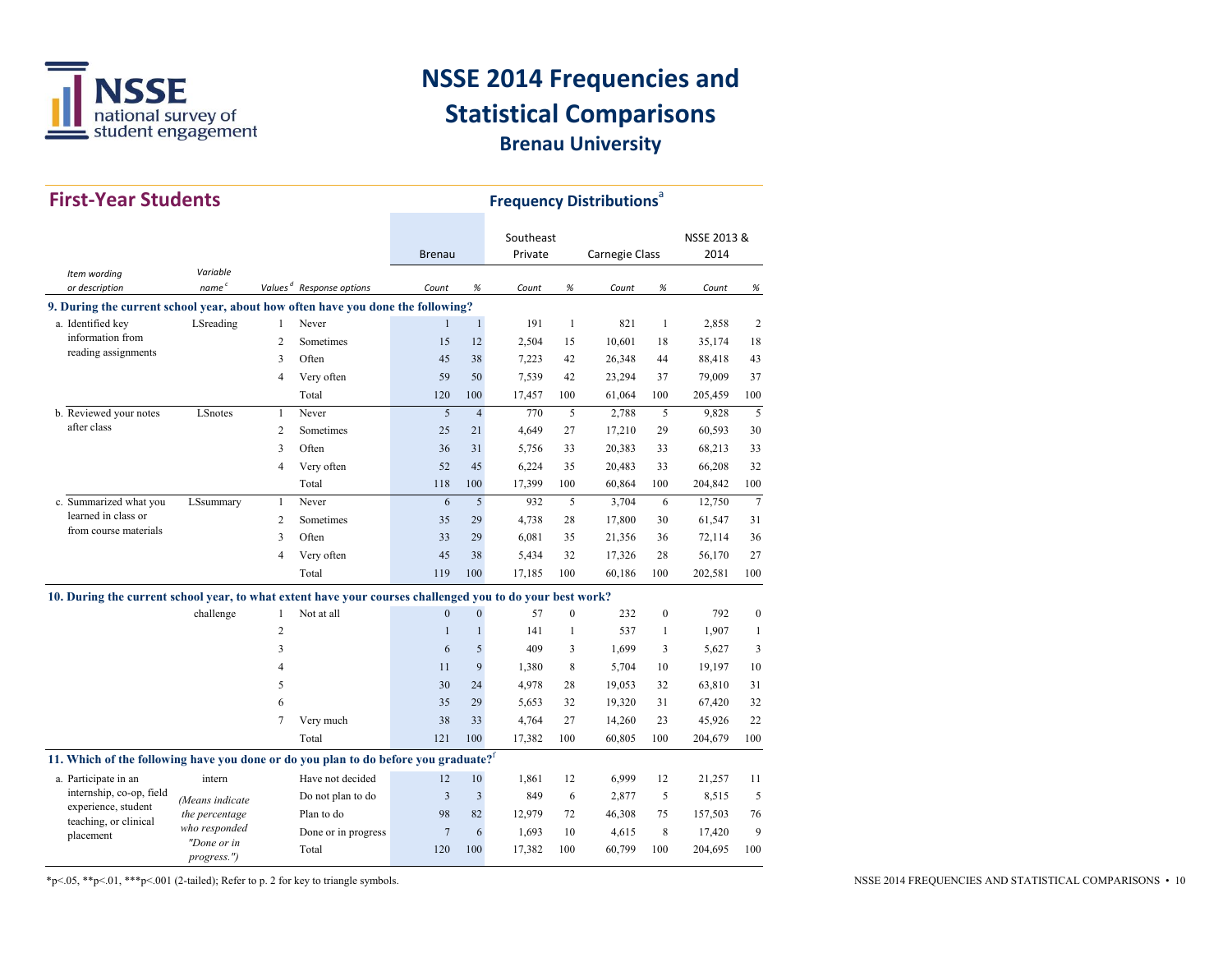

| <b>First-Year Students</b>                      |                            |                     | <b>Frequency Distributions<sup>a</sup></b> |                |                |                      |     |                |     |                     |                |
|-------------------------------------------------|----------------------------|---------------------|--------------------------------------------|----------------|----------------|----------------------|-----|----------------|-----|---------------------|----------------|
|                                                 |                            |                     |                                            | <b>Brenau</b>  |                | Southeast<br>Private |     | Carnegie Class |     | NSSE 2013 &<br>2014 |                |
| Item wording                                    | Variable                   |                     |                                            |                |                |                      |     |                |     |                     |                |
| or description                                  | name $^c$                  | Values <sup>d</sup> | Response options                           | Count          | %              | Count                | %   | Count          | %   | Count               | %              |
| b. Hold a formal                                | leader                     |                     | Have not decided                           | 24             | 20             | 4,671                | 26  | 17,405         | 28  | 55,888              | 27             |
| leadership role in a                            | (Means indicate            |                     | Do not plan to do                          | 29             | 26             | 3,733                | 22  | 15,577         | 26  | 46,737              | 24             |
| student organization or<br>group                | the percentage             |                     | Plan to do                                 | 47             | 39             | 6,537                | 37  | 21,019         | 34  | 76,956              | 36             |
|                                                 | who responded              |                     | Done or in progress                        | 20             | 16             | 2,380                | 14  | 6,588          | 11  | 24,434              | 12             |
|                                                 | "Done or in<br>progress.") |                     | Total                                      | 120            | 100            | 17,321               | 100 | 60,589         | 100 | 204,015             | 100            |
| c. Participate in a                             | learncom                   |                     | Have not decided                           | 40             | 33             | 5,886                | 33  | 19,981         | 33  | 65,027              | 31             |
| learning community or                           | (Means indicate            |                     | Do not plan to do                          | 28             | 25             | 4,528                | 26  | 16,557         | 27  | 56,817              | 28             |
| some other formal                               | the percentage             |                     | Plan to do                                 | 38             | 32             | 4,579                | 27  | 15,592         | 26  | 51,519              | 25             |
| program where groups<br>of students take two or | who responded              |                     | Done or in progress                        | 13             | 11             | 2,304                | 14  | 8,321          | 14  | 30,189              | 15             |
| more classes together                           | "Done or in<br>progress.") |                     | Total                                      | 119            | 100            | 17,297               | 100 | 60,451         | 100 | 203,552             | 100            |
| d. Participate in a study                       | abroad                     |                     | Have not decided                           | 42             | 35             | 4.442                | 25  | 17,342         | 29  | 54,717              | 27             |
| abroad program                                  | (Means indicate            |                     | Do not plan to do                          | 30             | 26             | 4.171                | 26  | 17,470         | 30  | 51,740              | 27             |
|                                                 | the percentage             |                     | Plan to do                                 | 43             | 35             | 8,014                | 45  | 23,723         | 38  | 90,091              | 42             |
|                                                 | who responded              |                     | Done or in progress                        | 5              | $\overline{4}$ | 653                  | 4   | 1,921          | 3   | 6,957               | $\overline{4}$ |
|                                                 | "Done or in<br>progress.") |                     | Total                                      | 120            | 100            | 17,280               | 100 | 60,456         | 100 | 203,505             | 100            |
| e. Work with a faculty                          | research                   |                     | Have not decided                           | 49             | 41             | 6,450                | 37  | 23,784         | 39  | 76,614              | 38             |
| member on a research                            | (Means indicate            |                     | Do not plan to do                          | 34             | 29             | 4,026                | 23  | 15,522         | 25  | 46,116              | 23             |
| project                                         | the percentage             |                     | Plan to do                                 | 28             | 24             | 5,745                | 34  | 17,947         | 31  | 69,003              | 34             |
|                                                 | who responded              |                     | Done or in progress                        | 8              | $\overline{7}$ | 976                  | 6   | 2,874          | 5   | 10,801              | 5              |
|                                                 | "Done or in<br>progress.") |                     | Total                                      | 119            | 100            | 17,197               | 100 | 60,127         | 100 | 202,534             | 100            |
| f. Complete a                                   | capstone                   |                     | Have not decided                           | 28             | 25             | 4.678                | 28  | 19,875         | 33  | 61,566              | 31             |
| culminating senior                              | (Means indicate            |                     | Do not plan to do                          | $\overline{7}$ | 6              | 1,474                | 9   | 6,137          | 11  | 18,276              | 10             |
| experience (capstone<br>course, senior project  | the percentage             |                     | Plan to do                                 | 79             | 67             | 10,581               | 60  | 32,635         | 53  | 117,481             | 56             |
| or thesis.                                      | who responded              |                     | Done or in progress                        | $\overline{2}$ | $\overline{2}$ | 479                  | 3   | 1,517          | 3   | 5,323               | 3              |
| comprehensive exam,<br>portfolio, etc.)         | "Done or in<br>progress.") |                     | Total                                      | 116            | 100            | 17,212               | 100 | 60,164         | 100 | 202,646             | 100            |

#### 12. About how many of your courses at this institution have included a community-based project (service-learning)?

| serveourse | None |    | 30 | 6.913 | 40             | 27.125 47 |         | 96.151    | 49             |
|------------|------|----|----|-------|----------------|-----------|---------|-----------|----------------|
|            | Some | 69 | 57 | 8.568 | 50             | 27,819 45 |         | 90,785 44 |                |
|            | Most |    | 11 | 1.413 | 8 <sup>8</sup> |           | 4.343 7 | 12.942    | $\overline{6}$ |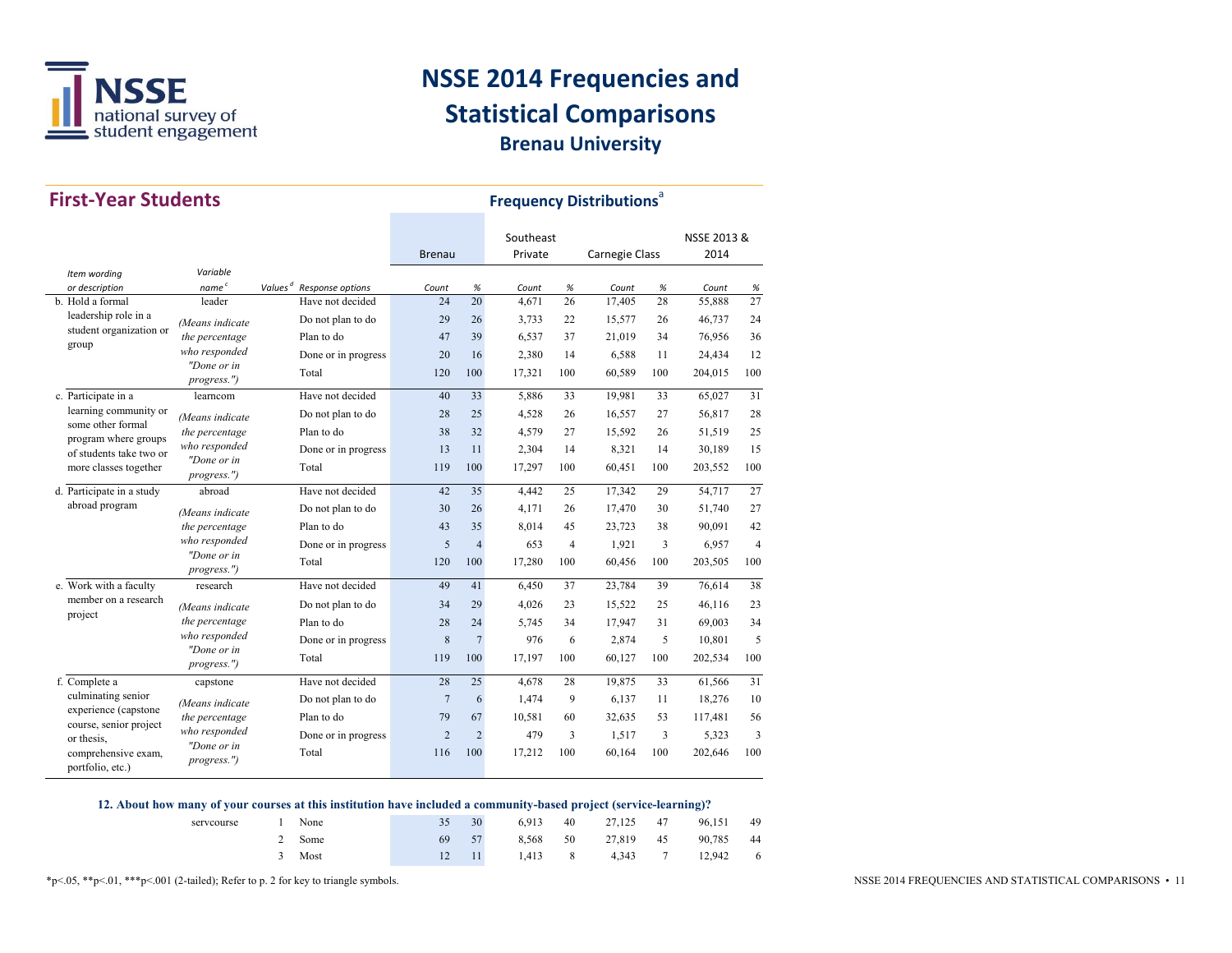

| <b>First-Year Students</b>     |                               |                                      |               |     | <b>Frequency Distributions<sup>®</sup></b> |          |                       |     |                     |     |
|--------------------------------|-------------------------------|--------------------------------------|---------------|-----|--------------------------------------------|----------|-----------------------|-----|---------------------|-----|
|                                |                               |                                      | <b>Brenau</b> |     | Southeast<br>Private                       |          | <b>Carnegie Class</b> |     | NSSE 2013 &<br>2014 |     |
| Item wording<br>or description | Variable<br>name <sup>c</sup> | Values <sup>d</sup> Response options | Count         | %   | Count                                      | %        | Count                 | %   | Count               | %   |
|                                |                               | All<br>4<br>Total                    | 118           | 100 | 275<br>17.169                              | 2<br>100 | 713<br>60,000         | 100 | 2.176<br>202.054    | 100 |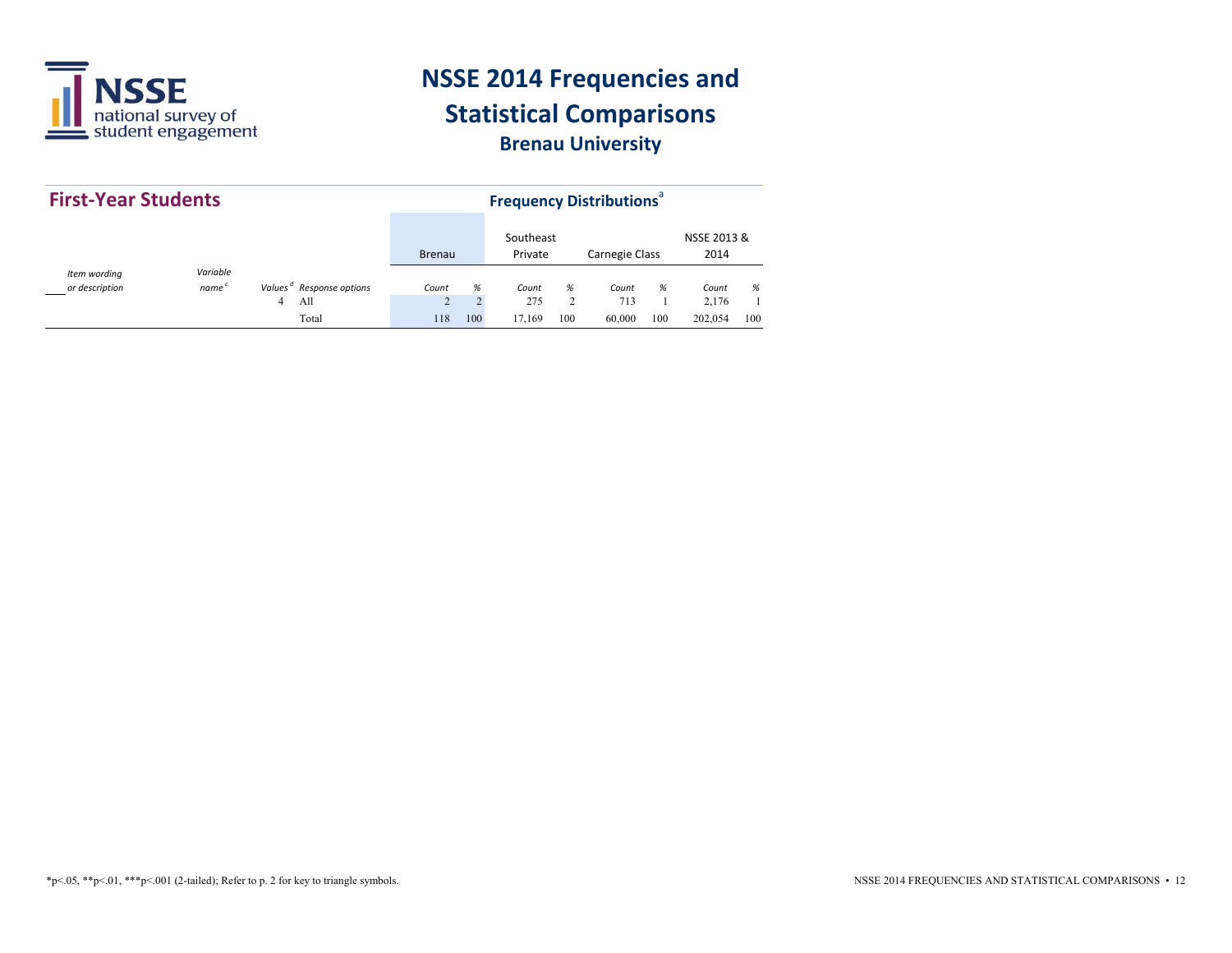

| <b>First-Year Students</b>                                                                   |              |                |                                      | <b>Frequency Distributions<sup>a</sup></b> |                |                      |                |                       |                |                     |                |
|----------------------------------------------------------------------------------------------|--------------|----------------|--------------------------------------|--------------------------------------------|----------------|----------------------|----------------|-----------------------|----------------|---------------------|----------------|
|                                                                                              |              |                |                                      | <b>Brenau</b>                              |                | Southeast<br>Private |                | <b>Carnegie Class</b> |                | NSSE 2013 &<br>2014 |                |
| Item wording                                                                                 | Variable     |                |                                      |                                            |                |                      |                |                       |                |                     |                |
| or description                                                                               | $name\ ^{c}$ |                | Values <sup>d</sup> Response options | Count                                      | $\%$           | Count                | $\%$           | Count                 | $\%$           | Count               | %              |
| 13. Indicate the quality of your interactions with the following people at your institution. |              |                |                                      |                                            |                |                      |                |                       |                |                     |                |
| a. Students                                                                                  | OIstudent    | $\mathbf{1}$   | Poor                                 | $\overline{c}$                             | $\overline{c}$ | 243                  | $\overline{c}$ | 914                   | $\overline{c}$ | 2,880               | 2              |
|                                                                                              |              | $\sqrt{2}$     |                                      | $\overline{2}$                             | $\overline{c}$ | 300                  | 2              | 1,242                 | 2              | 3,941               | 2              |
|                                                                                              |              | 3              |                                      | $\overline{2}$                             | $\overline{c}$ | 627                  | $\overline{4}$ | 2,633                 | 5              | 8,513               | $\overline{4}$ |
|                                                                                              |              | 4              |                                      | 10                                         | $\,$ 8 $\,$    | 1,487                | 9              | 5,873                 | 10             | 19,141              | 10             |
|                                                                                              |              | 5              |                                      | 23                                         | 19             | 3,584                | 21             | 13,428                | 22             | 45,156              | 22             |
|                                                                                              |              | 6              |                                      | 29                                         | 25             | 4,933                | 28             | 17,489                | 28             | 61,072              | 29             |
|                                                                                              |              | $\overline{7}$ | Excellent                            | 49                                         | 41             | 5,934                | 34             | 18,559                | 30             | 62,442              | 30             |
|                                                                                              |              |                | Not applicable                       | $\mathbf{1}$                               | $\mathbf{1}$   | 243                  | $\mathbf{1}$   | 539                   | $\overline{1}$ | 1,188               | $\mathbf{1}$   |
|                                                                                              |              |                | Total                                | 118                                        | 100            | 17,351               | 100            | 60,677                | 100            | 204,333             | 100            |
| b. Academic advisors                                                                         | QIadvisor    | $\mathbf{1}$   | Poor                                 | $\overline{7}$                             | 6              | 531                  | 3              | 2,693                 | 5              | 7,978               | $\overline{4}$ |
|                                                                                              |              | $\overline{2}$ |                                      | $\overline{7}$                             | 6              | 776                  | 4              | 3,442                 | 6              | 10,719              | 5              |
|                                                                                              |              | 3              |                                      | 11                                         | 9              | 1,171                | $\overline{7}$ | 5,034                 | 8              | 16,493              | 8              |
|                                                                                              |              | 4              |                                      | 21                                         | 17             | 2,105                | 12             | 8,119                 | 13             | 27,273              | 13             |
|                                                                                              |              | 5              |                                      | 20                                         | 17             | 3,306                | 19             | 11,278                | 19             | 39,679              | 19             |
|                                                                                              |              | 6              |                                      | 16                                         | 13             | 3,777                | 22             | 12,846                | 21             | 44,331              | 21             |
|                                                                                              |              | 7              | Excellent                            | 36                                         | 31             | 5,387                | 31             | 15,674                | 25             | 52,904              | 26             |
|                                                                                              |              |                | Not applicable                       | $\mathbf{1}$                               | $\mathbf{1}$   | 244                  | $\mathbf{1}$   | 1,471                 | 3              | 4,494               | $\overline{c}$ |
|                                                                                              |              |                | Total                                | 119                                        | 100            | 17,297               | 100            | 60,557                | 100            | 203,871             | 100            |
| c. Faculty                                                                                   | QIfaculty    | $\mathbf{1}$   | Poor                                 | $\mathbf{1}$                               | $\mathbf{1}$   | 231                  | $\overline{c}$ | 1,195                 | $\overline{c}$ | 3,737               | $\overline{c}$ |
|                                                                                              |              | $\sqrt{2}$     |                                      | $\,$ 8 $\,$                                | $\overline{7}$ | 377                  | 2              | 1,968                 | 4              | 6,238               | 3              |
|                                                                                              |              | 3              |                                      | 6                                          | 5              | 821                  | 5              | 3,818                 | $\overline{7}$ | 12,438              | 6              |
|                                                                                              |              | 4              |                                      | 17                                         | 14             | 1,907                | 11             | 7,857                 | 13             | 26,353              | 13             |
|                                                                                              |              | 5              |                                      | 26                                         | 22             | 3,657                | 21             | 14,283                | 24             | 48,966              | 24             |
|                                                                                              |              | 6              |                                      | 32                                         | 27             | 5,084                | 29             | 16,875                | 27             | 58,649              | 28             |
|                                                                                              |              | 7              | Excellent                            | 28                                         | 24             | 4,998                | 29             | 13,561                | 22             | 44,601              | 22             |
|                                                                                              |              |                | Not applicable                       | $\mathbf{1}$                               | $\mathbf{1}$   | 161                  | 1              | 630                   | $\overline{1}$ | 1,775               | $\mathbf{1}$   |
|                                                                                              |              |                | Total                                | 119                                        | 100            | 17,236               | 100            | 60,187                | 100            | 202,757             | 100            |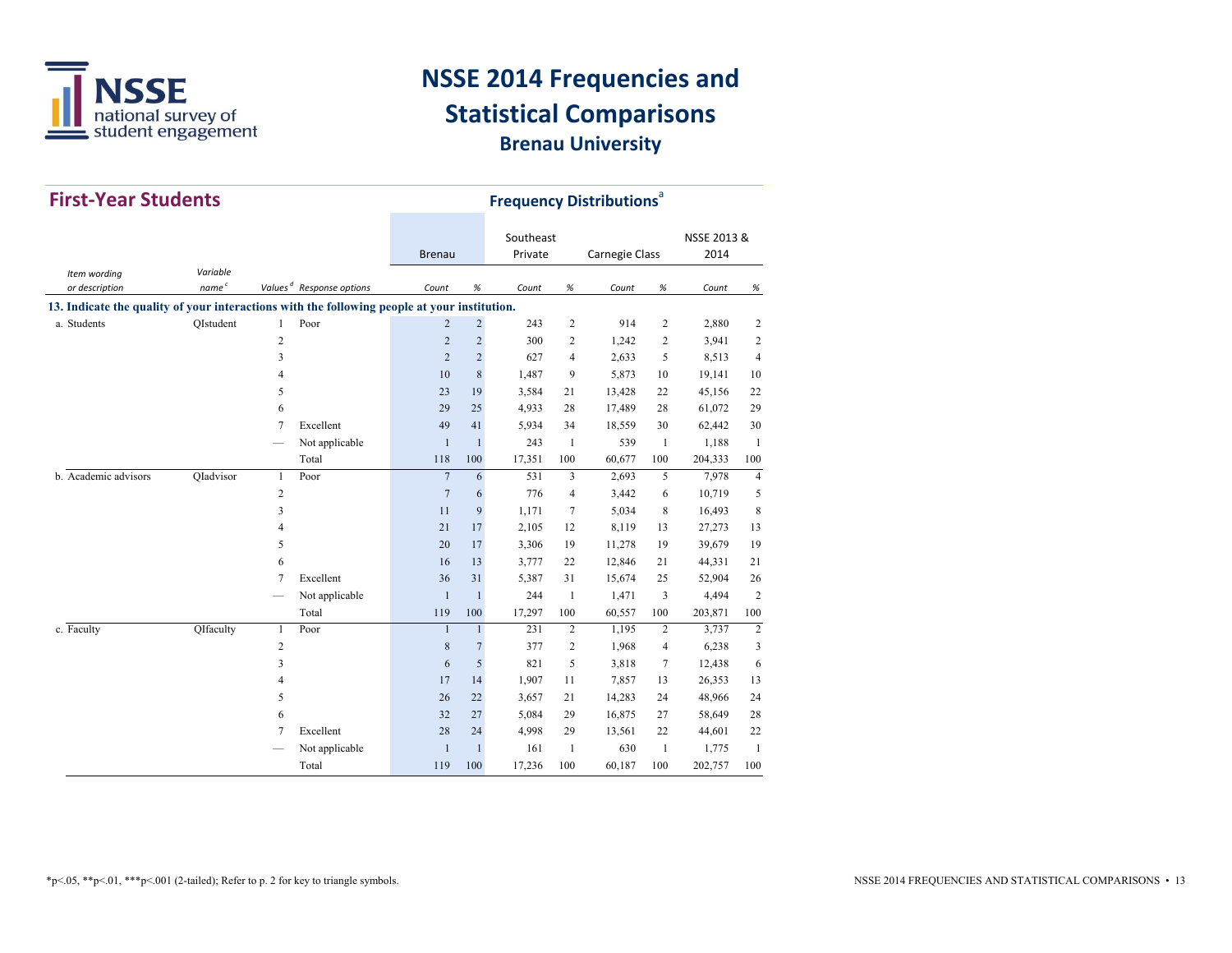

| <b>First-Year Students</b>                                  |                   |                     |                  |                         | <b>Frequency Distributions</b> <sup>a</sup> |                      |                |                |                |                     |                 |    |        |    |
|-------------------------------------------------------------|-------------------|---------------------|------------------|-------------------------|---------------------------------------------|----------------------|----------------|----------------|----------------|---------------------|-----------------|----|--------|----|
|                                                             |                   |                     |                  | <b>Brenau</b>           |                                             | Southeast<br>Private |                | Carnegie Class |                | NSSE 2013 &<br>2014 |                 |    |        |    |
| Item wording                                                | Variable          |                     |                  |                         |                                             |                      |                |                |                |                     |                 |    |        |    |
| or description                                              | name <sup>c</sup> | Values <sup>d</sup> | Response options | Count                   | $\%$                                        | Count                | $\%$           | Count          | $\%$           | Count               | %               |    |        |    |
| d. Student services staff                                   | OIstaff           | $\mathbf{1}$        | Poor             | 6                       | 5                                           | 625                  | $\overline{4}$ | 3.095          | 6              | 9.005               | 5               |    |        |    |
| (career services,                                           |                   | $\overline{c}$      |                  | 5                       | 5                                           | 781                  | $\overline{4}$ | 2,918          | 5              | 9,604               | 5               |    |        |    |
| student activities.<br>housing, etc.)                       |                   | 3                   |                  | $\overline{\mathbf{3}}$ | 3                                           | 1,208                | $\tau$         | 4,549          | 8              | 14,995              | $\tau$          |    |        |    |
|                                                             |                   | 4                   |                  | 17                      | 14                                          | 2,139                | 12             | 7,910          | 13             | 27,412              | 13              |    |        |    |
|                                                             |                   | 5                   |                  | 24                      | 19                                          | 3,356                | 20             | 11,780         | 19             | 41,906              | 20              |    |        |    |
|                                                             |                   | 6                   |                  | 26                      | 22                                          | 3,708                | 21             | 12,573         | 20             | 44,478              | 21              |    |        |    |
|                                                             |                   | $\overline{7}$      | Excellent        | 26                      | 22                                          | 3,911                | 22             | 11,178         | 18             | 37,479              | 18              |    |        |    |
|                                                             |                   |                     | Not applicable   | 11                      | 10                                          | 1,514                | 9              | 6,313          | 11             | 18,246              | 10              |    |        |    |
|                                                             |                   |                     | Total            | 118                     | 100                                         | 17,242               | 100            | 60,316         | 100            | 203,125             | 100             |    |        |    |
| e. Other administrative                                     | OIadmin           | $\mathbf{1}$        | Poor             | 6                       | 5                                           | 691                  | $\overline{4}$ | 3,093          | 6              | 9,847               | 5               |    |        |    |
| staff and offices                                           |                   | $\overline{c}$      |                  | $\overline{7}$          | 6                                           | 960                  | 6              | 3,687          | 6              | 11,910              | 6               |    |        |    |
| (registrar, financial                                       |                   | 3                   |                  | 8                       | $\overline{7}$                              | 1,304                | 8              | 5,095          | 9              | 16,950              | 8               |    |        |    |
| aid, etc.)                                                  |                   | 4                   |                  | 22                      | 18                                          | 2,280                | 13             | 8,582          | 14             | 29,693              | 15              |    |        |    |
|                                                             |                   | 5                   |                  | 19                      | 16                                          | 3,405                | 20             | 12,220         | 20             | 42,177              | 21              |    |        |    |
|                                                             |                   | 6                   |                  | 30                      | 25                                          | 3,754                | 21             | 12,496         | 20             | 43,059              | 21              |    |        |    |
|                                                             |                   |                     |                  |                         | $\overline{7}$                              | Excellent            | 25             | 22             | 4,147          | 24                  | 11,603          | 19 | 36,603 | 18 |
|                                                             |                   |                     | Not applicable   | $\overline{2}$          | $\overline{2}$                              | 703                  | $\overline{4}$ | 3,575          | 6              | 12,958              | $7\phantom{.0}$ |    |        |    |
|                                                             |                   |                     | Total            | 119                     | 100                                         | 17,244               | 100            | 60,351         | 100            | 203,197             | 100             |    |        |    |
| 14. How much does your institution emphasize the following? |                   |                     |                  |                         |                                             |                      |                |                |                |                     |                 |    |        |    |
| a. Spending significant                                     | empstudy          | $\mathbf{1}$        | Very little      | $\overline{c}$          | $\sqrt{2}$                                  | 219                  | $\mathbf{1}$   | 844            | $\overline{2}$ | 2,804               | $\sqrt{2}$      |    |        |    |
| amounts of time                                             |                   | $\overline{c}$      | Some             | 13                      | 12                                          | 2,083                | 14             | 8,324          | 16             | 26,552              | 15              |    |        |    |
| studying and on                                             |                   | 3                   | Quite a bit      | 45                      | 40                                          | 6,801                | 42             | 25,452         | 45             | 84,297              | 44              |    |        |    |
| academic work                                               |                   | 4                   | Very much        | 51                      | 47                                          | 7,252                | 43             | 22,062         | 38             | 77,640              | 39              |    |        |    |
|                                                             |                   |                     | Total            | 111                     | 100                                         | 16,355               | 100            | 56,682         | 100            | 191,293             | 100             |    |        |    |
| b. Providing support to                                     | SEacademic        | $\mathbf{1}$        | Very little      | $\overline{4}$          | $\overline{4}$                              | 497                  | 3              | 1,946          | $\overline{4}$ | 6,067               | $\overline{4}$  |    |        |    |
| help students succeed                                       |                   | $\overline{c}$      | Some             | 22                      | 20                                          | 2,478                | 16             | 10,074         | 19             | 33,304              | 19              |    |        |    |
| academically                                                |                   | 3                   | Quite a bit      | 40                      | 37                                          | 6,041                | 38             | 22,345         | 40             | 75,976              | 40              |    |        |    |
|                                                             |                   | 4                   | Very much        | 41                      | 39                                          | 7,231                | 43             | 21,935         | 37             | 74,872              | 38              |    |        |    |
|                                                             |                   |                     | Total            | 107                     | 100                                         | 16,247               | 100            | 56,300         | 100            | 190,219             | 100             |    |        |    |
| c. Using learning support                                   | SElearnsup        | $\mathbf{1}$        | Very little      | 5                       | 5                                           | 775                  | 5              | 3,097          | 6              | 9,452               | 5               |    |        |    |
| services (tutoring                                          |                   | $\overline{c}$      | Some             | 18                      | 16                                          | 2,419                | 15             | 8,965          | 17             | 30,606              | 17              |    |        |    |
| services, writing                                           |                   | 3                   | Quite a bit      | 32                      | 29                                          | 5,342                | 33             | 19,813         | 36             | 67,696              | 36              |    |        |    |
| center, etc.)                                               |                   | 4                   | Very much        | 55                      | 50                                          | 7,732                | 46             | 24,506         | 42             | 82,514              | 42              |    |        |    |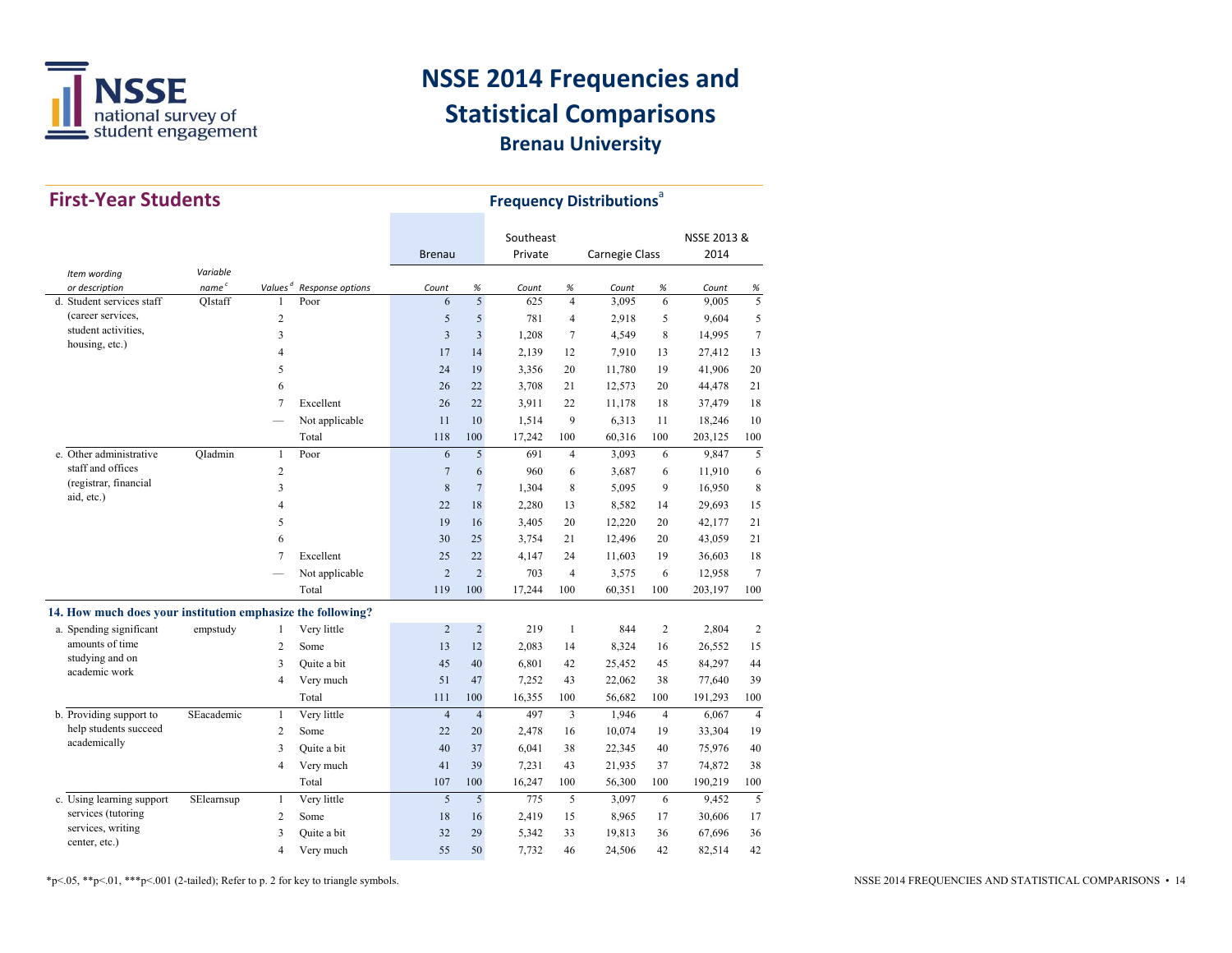

| <b>First-Year Students</b>     |                               |                                         |                      |     | <b>Frequency Distributions</b> <sup>a</sup> |     |                     |     |         |     |
|--------------------------------|-------------------------------|-----------------------------------------|----------------------|-----|---------------------------------------------|-----|---------------------|-----|---------|-----|
|                                | <b>Brenau</b>                 |                                         | Southeast<br>Private |     | <b>Carnegie Class</b>                       |     | NSSE 2013 &<br>2014 |     |         |     |
| Item wording<br>or description | Variable<br>name <sup>c</sup> | Response options<br>Values <sup>a</sup> | Count                | %   | Count                                       | %   | Count               | %   | Count   | %   |
|                                |                               | Total                                   | 110                  | 100 | 16.268                                      | 100 | 56.381              | 100 | 190.268 | 100 |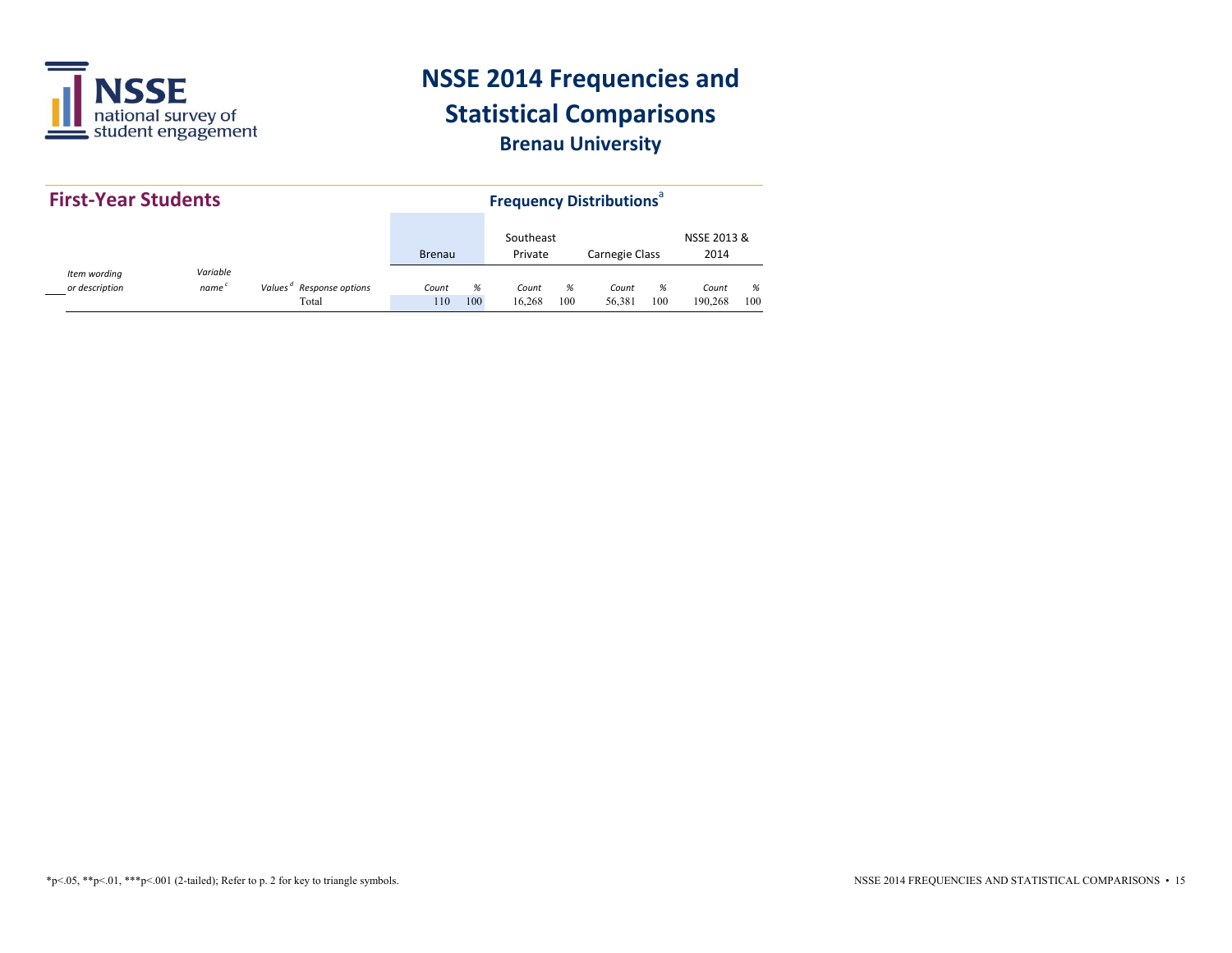

| <b>First-Year Students</b>                    |                     |                |                                      |                |     | <b>Frequency Distributions<sup>ª</sup></b> |                |                       |                 |             |                |
|-----------------------------------------------|---------------------|----------------|--------------------------------------|----------------|-----|--------------------------------------------|----------------|-----------------------|-----------------|-------------|----------------|
|                                               |                     |                |                                      |                |     | Southeast                                  |                |                       |                 | NSSE 2013 & |                |
|                                               |                     |                |                                      | <b>Brenau</b>  |     | Private                                    |                | <b>Carnegie Class</b> |                 | 2014        |                |
| Item wording                                  | Variable            |                |                                      |                |     |                                            |                |                       |                 |             |                |
| or description                                | name <sup>c</sup>   |                | Values <sup>d</sup> Response options | Count          | %   | Count                                      | %              | Count                 | %               | Count       | %              |
| d. Encouraging contact<br>among students from | SEdiverse           | 1              | Very little                          | 11             | 10  | 1.665                                      | 11             | 6,554                 | 12              | 21,336      | 12             |
| different backgrounds                         |                     | $\overline{c}$ | Some                                 | 30             | 27  | 4,336                                      | 27             | 15,966                | 29              | 54,911      | 29             |
| (social, racial/ethnic,                       |                     | 3              | Ouite a bit                          | 31             | 28  | 5,277                                      | 33             | 18,278                | 32              | 62,313      | 33             |
| religious, etc.)                              |                     | $\overline{4}$ | Very much                            | 38             | 34  | 5,012                                      | 30             | 15,635                | 27              | 52,036      | 27             |
|                                               |                     |                | Total                                | 110            | 100 | 16,290                                     | 100            | 56,433                | 100             | 190,596     | 100            |
| e. Providing                                  | SEsocial            | $\mathbf{1}$   | Very little                          | 5              | 5   | 795                                        | 5              | 3,391                 | 6               | 9,813       | 6              |
| opportunities to be<br>involved socially      |                     | $\overline{c}$ | Some                                 | 23             | 21  | 3,016                                      | 19             | 11,943                | 22              | 39,027      | 21             |
|                                               |                     | 3              | Ouite a bit                          | 36             | 33  | 5,848                                      | 36             | 20,929                | 37              | 72,197      | 38             |
|                                               |                     | $\overline{4}$ | Very much                            | 45             | 40  | 6,612                                      | 39             | 20,120                | 34              | 69,335      | 35             |
|                                               |                     |                | Total                                | 109            | 100 | 16,271                                     | 100            | 56,383                | 100             | 190,372     | 100            |
| f. Providing support for                      | <b>SEwellness</b>   | $\mathbf{1}$   | Very little                          | $\overline{7}$ | 6   | 1,001                                      | $\overline{7}$ | 3,854                 | $7\phantom{.0}$ | 11,287      | $\overline{7}$ |
| vour overall well-                            |                     | $\overline{c}$ | Some                                 | 27             | 24  | 3,296                                      | 21             | 11,662                | 22              | 39,116      | 21             |
| being (recreation,<br>health care,            |                     | 3              | Quite a bit                          | 38             | 35  | 5,858                                      | 36             | 21,080                | 37              | 72,146      | 38             |
| counseling, etc.)                             |                     | $\overline{4}$ | Very much                            | 38             | 34  | 6,063                                      | 36             | 19,509                | 34              | 66,924      | 34             |
|                                               |                     |                | Total                                | 110            | 100 | 16,218                                     | 100            | 56,105                | 100             | 189,473     | 100            |
| g. Helping you manage                         | SEnonacad           | $\mathbf{1}$   | Very little                          | 19             | 18  | 2,916                                      | 19             | 11,363                | 21              | 37,030      | 21             |
| your non-academic                             |                     | 2              | Some                                 | 50             | 47  | 5,331                                      | 33             | 18,955                | 34              | 66,687      | 35             |
| responsibilities (work,<br>family, etc.)      |                     | 3              | Quite a bit                          | 19             | 18  | 4,822                                      | 30             | 15,972                | 28              | 53,939      | 28             |
|                                               |                     | $\overline{4}$ | Very much                            | 20             | 18  | 3,112                                      | 19             | 9,797                 | 17              | 31,670      | 16             |
|                                               |                     |                | Total                                | 108            | 100 | 16,181                                     | 100            | 56,087                | 100             | 189,326     | 100            |
| h. Attending campus                           | <b>SEactivities</b> | $\mathbf{1}$   | Very little                          | 5              | 5   | 1,185                                      | 8              | 5,640                 | 11              | 14,283      | 8              |
| activities and events                         |                     | $\overline{c}$ | Some                                 | 25             | 23  | 3,071                                      | 20             | 12,946                | 24              | 42,868      | 23             |
| (performing arts,<br>athletic events, etc.)   |                     | 3              | Quite a bit                          | 30             | 28  | 5,820                                      | 36             | 20,084                | 36              | 70,831      | 37             |
|                                               |                     | $\overline{4}$ | Very much                            | 50             | 44  | 6,059                                      | 36             | 17,292                | 29              | 60,986      | 31             |
|                                               |                     |                | Total                                | 110            | 100 | 16,135                                     | 100            | 55,962                | 100             | 188,968     | 100            |
| i. Attending events that                      | <b>SEevents</b>     | $\mathbf{1}$   | Very little                          | 18             | 17  | 1,917                                      | 13             | 8,714                 | 16              | 24,998      | 14             |
| address important                             |                     | 2              | Some                                 | 38             | 36  | 4,401                                      | 27             | 17,385                | 32              | 59,790      | 32             |
| social, economic, or<br>political issues      |                     | 3              | Quite a bit                          | 25             | 23  | 5,411                                      | 34             | 17,751                | 31              | 62,349      | 32             |
|                                               |                     | $\overline{4}$ | Very much                            | 26             | 24  | 4,399                                      | 26             | 11,955                | 21              | 41,379      | 21             |
|                                               |                     |                | Total                                | 107            | 100 | 16,128                                     | 100            | 55,805                | 100             | 188,516     | 100            |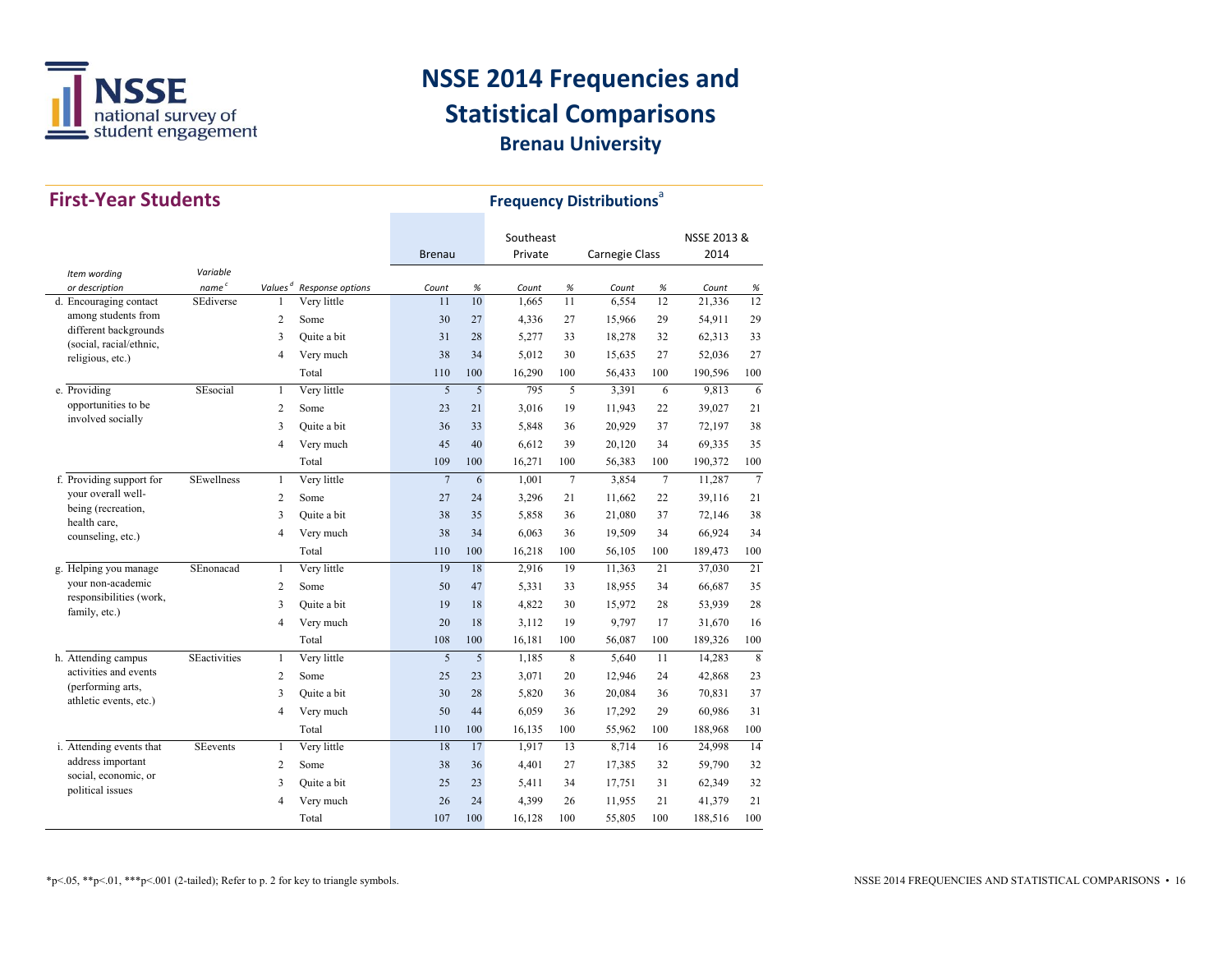

| <b>First-Year Students</b>                                                         |                                 |              |                                      |                |                | <b>Frequency Distributions</b> <sup>a</sup> |                  |                |              |                     |                |  |
|------------------------------------------------------------------------------------|---------------------------------|--------------|--------------------------------------|----------------|----------------|---------------------------------------------|------------------|----------------|--------------|---------------------|----------------|--|
|                                                                                    |                                 |              |                                      | <b>Brenau</b>  |                | Southeast<br>Private                        |                  | Carnegie Class |              | NSSE 2013 &<br>2014 |                |  |
| Item wording                                                                       | Variable                        |              |                                      |                |                |                                             |                  |                |              |                     |                |  |
| or description                                                                     | $name\ ^{c}$                    |              | Values <sup>d</sup> Response options | Count          | $\%$           | Count                                       | $\%$             | Count          | $\%$         | Count               | %              |  |
| 15. About how many hours do you spend in a typical 7-day week doing the following? |                                 |              |                                      |                |                |                                             |                  |                |              |                     |                |  |
| a. Preparing for class                                                             | tmprephrs                       | $\mathbf{0}$ | 0 <sub>hrs</sub>                     | $\Omega$       | $\mathbf{0}$   | 58                                          | $\mathbf{0}$     | 234            | $\theta$     | 780                 | 1              |  |
| (studying, reading,                                                                | (Recoded version                | 3            | $1-5$ hrs                            | 18             | 16             | 2,045                                       | 14               | 8,425          | 16           | 24,824              | 14             |  |
| writing, doing<br>homework or lab                                                  | of tmprep created               | 8            | $6-10$ hrs                           | 27             | 24             | 3,738                                       | 24               | 14,230         | 26           | 43,872              | 24             |  |
| work, analyzing data,                                                              | by NSSE. Values                 | 13           | 11-15 hrs                            | 24             | 22             | 3.489                                       | 22               | 12,286         | 22           | 40,766              | 21             |  |
| rehearsing, and other                                                              | are estimated                   | 18           | 16-20 hrs                            | 23             | 21             | 2,938                                       | 18               | 9,608          | 17           | 34,242              | 17             |  |
| academic activities)                                                               | number of hours                 | 23           | 21-25 hrs                            | 6              | 6              | 1.884                                       | 11               | 5,761          | 10           | 21,967              | 11             |  |
|                                                                                    | per week.)                      | 28           | $26-30$ hrs                          | 8              | 8              | 1,090                                       | 6                | 3,055          | 5            | 12,213              | 6              |  |
|                                                                                    |                                 | 33           | More than 30 hrs                     | $\overline{4}$ | $\overline{4}$ | 1,007                                       | 6                | 2,677          | 5            | 11,438              | 6              |  |
|                                                                                    |                                 |              | Total                                | 110            | 100            | 16,249                                      | 100              | 56,276         | 100          | 190,102             | 100            |  |
| b. Participating in co-                                                            | tmcocurrhrs                     | $\mathbf{0}$ | 0 <sub>hrs</sub>                     | 33             | 33             | 4,583                                       | 29               | 20,331         | 38           | 57,668              | 33             |  |
| curricular activities                                                              | (Recoded version<br>of tmcocurr | 3            | $1-5$ hrs                            | 37             | 33             | 5,399                                       | 32               | 18,840         | 32           | 66,067              | 33             |  |
| (organizations,                                                                    |                                 | 8            | $6-10$ hrs                           | 12             | 11             | 2.627                                       | 16               | 7,904          | 14           | 30,776              | 16             |  |
| campus publications,                                                               | created by NSSE.                | 13           | $11-15$ hrs                          | 8              | $\overline{7}$ | 1,620                                       | 10               | 4,115          | 7            | 16,241              | 8              |  |
| student government,<br>fraternity or sorority,                                     | Values are                      | 18           | 16-20 hrs                            | 10             | 9              | 920                                         | 6                | 2,444          | 4            | 9,563               | 5              |  |
| intercollegiate or                                                                 | estimated number                | 23           | 21-25 hrs                            | 5              | $\overline{4}$ | 505                                         | 3                | 1.192          | 2            | 4.516               | $\overline{2}$ |  |
| intramural sports, etc.)                                                           | of hours per                    | 28           | 26-30 hrs                            | $\overline{2}$ | $\overline{2}$ | 209                                         | $\mathbf{1}$     | 485            | 1            | 1,857               | $\mathbf{1}$   |  |
|                                                                                    | week.)                          | 33           | More than 30 hrs                     | $\overline{2}$ | $\sqrt{2}$     | 268                                         | $\overline{c}$   | 595            | 1            | 2,183               | $\mathbf{1}$   |  |
|                                                                                    |                                 |              | Total                                | 109            | 100            | 16,131                                      | 100              | 55,906         | 100          | 188,871             | 100            |  |
| c. Working for pay                                                                 | tmworkonhrs                     | $\mathbf{0}$ | 0 <sub>hrs</sub>                     | 84             | 78             | 11,582                                      | 72               | 44,518         | 80           | 144,756             | 79             |  |
| on campus                                                                          | (Recoded version                | 3            | $1-5$ hrs                            | $\overline{3}$ | $\overline{3}$ | 947                                         | 6                | 2.534          | 4            | 9.819               | $\overline{4}$ |  |
|                                                                                    | of tmworkon                     | 8            | $6-10$ hrs                           | 13             | 11             | 1,930                                       | 11               | 4,312          | 7            | 17,068              | 8              |  |
|                                                                                    | created by NSSE.                | 13           | $11-15$ hrs                          | 5              | $\overline{4}$ | 1,026                                       | 6                | 2,440          | 4            | 9,307               | 5              |  |
|                                                                                    | <i>Values are</i>               | 18           | $16-20$ hrs                          | $\overline{2}$ | 2              | 480                                         | 3                | 1,519          | 3            | 5,507               | 3              |  |
|                                                                                    | estimated number                | 23           | 21-25 hrs                            | $\Omega$       | $\Omega$       | 138                                         | $\mathbf{1}$     | 414            | $\mathbf{1}$ | 1,479               | $\mathbf{1}$   |  |
|                                                                                    | of hours per                    | 28           | 26-30 hrs                            | $\mathbf{1}$   | $\mathbf{1}$   | 33                                          | $\boldsymbol{0}$ | 149            | $\mathbf{0}$ | 510                 | $\mathbf{0}$   |  |
|                                                                                    | week.)                          | 33           | More than 30 hrs                     | $\mathbf{1}$   | $\mathbf{1}$   | 97                                          | $\mathbf{1}$     | 269            | 1            | 1,220               | $\mathbf{1}$   |  |
|                                                                                    |                                 |              | Total                                | 109            | 100            | 16,233                                      | 100              | 56,155         | 100          | 189.666             | 100            |  |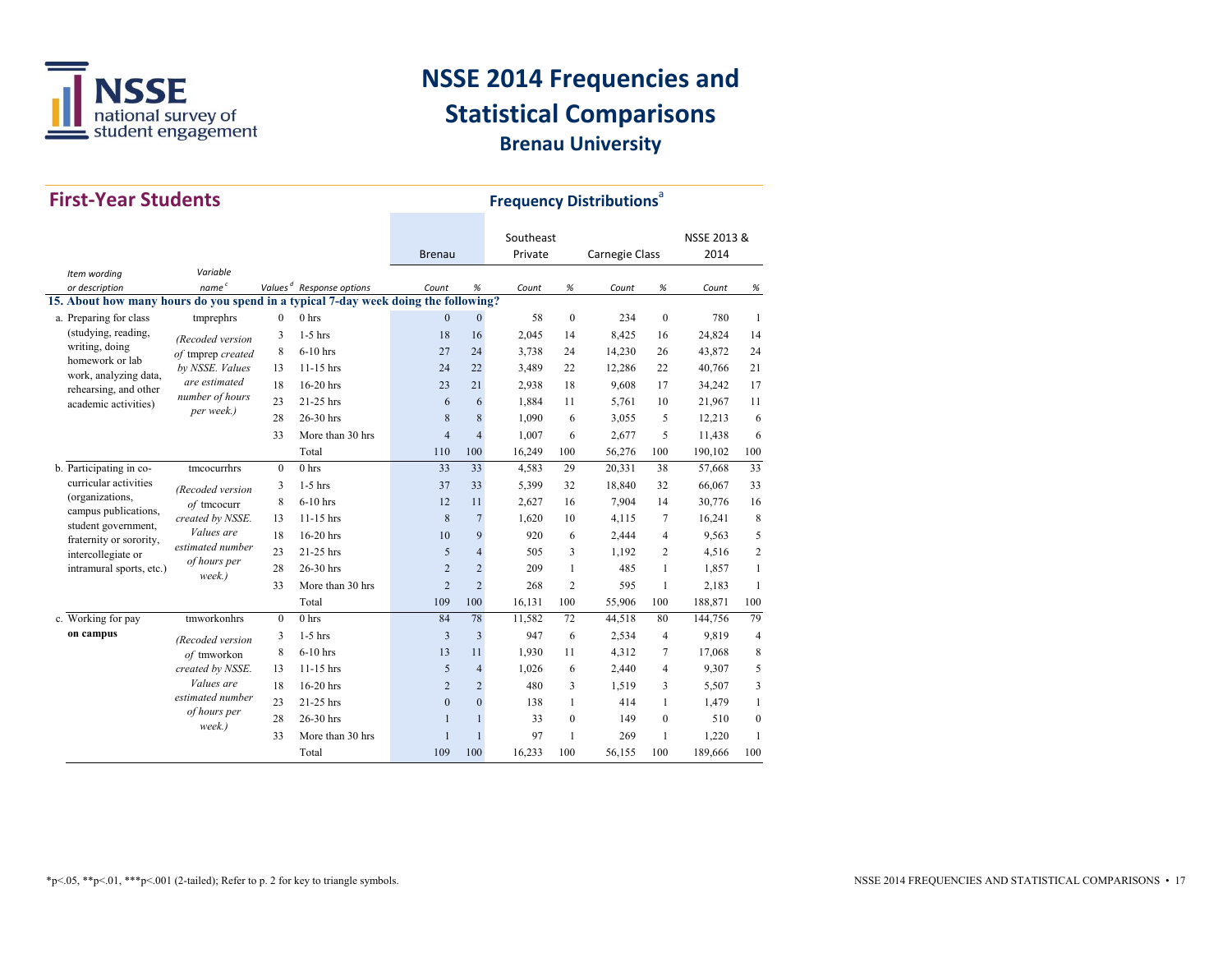

| <b>First-Year Students</b>          |                                             |                        | <b>Frequency Distributions<sup>®</sup></b> |                |                         |                 |                 |                |                |                  |                  |
|-------------------------------------|---------------------------------------------|------------------------|--------------------------------------------|----------------|-------------------------|-----------------|-----------------|----------------|----------------|------------------|------------------|
|                                     |                                             |                        |                                            |                |                         | Southeast       |                 |                |                | NSSE 2013 &      |                  |
|                                     |                                             |                        |                                            | <b>Brenau</b>  |                         | Private         |                 | Carnegie Class |                | 2014             |                  |
| Item wording                        | Variable                                    |                        |                                            |                |                         |                 |                 |                |                |                  |                  |
| or description                      | name <sup>c</sup><br>tmworkoffhrs           | Values $d$<br>$\theta$ | Response options<br>0 <sub>hrs</sub>       | Count<br>55    | $\%$<br>50              | Count<br>11,947 | $\%$<br>73      | Count          | $\%$<br>67     | Count<br>136.469 | %<br>70          |
| d. Working for pay<br>off campus    |                                             |                        |                                            |                |                         |                 |                 | 37,926         |                |                  |                  |
|                                     | (Recoded version                            | 3                      | $1-5$ hrs                                  | 3              | $\overline{\mathbf{3}}$ | 780             | 5               | 2,788          | 5              | 9,250            | 5                |
|                                     | of tmworkoff                                | 8                      | $6-10$ hrs                                 | 3              | $\overline{3}$          | 712             | $\overline{4}$  | 2,947          | 5              | 9,190            | 5                |
|                                     | created by NSSE.<br>Values are              | 13                     | $11-15$ hrs                                | 11             | 10                      | 542             | 3               | 2,690          | 5              | 8,291            | 5                |
|                                     | estimated number                            | 18                     | $16-20$ hrs                                | 6              | 5                       | 548             | 3               | 2,824          | 5              | 8,458            | 5                |
|                                     | of hours per                                | 23                     | 21-25 hrs                                  | 8              | $\overline{7}$          | 351             | $\overline{2}$  | 1,995          | $\overline{4}$ | 5,695            | 3                |
|                                     | week.)                                      | 28                     | 26-30 hrs                                  | 3              | $\overline{3}$          | 232             | $\mathbf{1}$    | 1,217          | $\overline{c}$ | 3,427            | $\overline{2}$   |
|                                     |                                             | 33                     | More than 30 hrs                           | 18             | 19                      | 1,022           | 8               | 3,502          | 6              | 7,987            | 5                |
| Estimated number of                 | tmworkhrs                                   |                        | Total                                      | 107            | 100                     | 16,134          | 100             | 55,889         | 100            | 188,767          | 100              |
| hours working for pay               | (Continuous<br>variable created<br>by NSSE) |                        |                                            |                |                         |                 |                 |                |                |                  |                  |
| e. Doing community                  | tmservicehrs                                | $\mathbf{0}$           | 0 <sub>hrs</sub>                           | 53             | 50                      | 7,891           | 49              | 31,093         | 57             | 104,708          | 57               |
| service or volunteer                | (Recoded version                            | 3                      | $1-5$ hrs                                  | 39             | 36                      | 6,109           | 37              | 18,137         | 31             | 63,039           | 32               |
| work                                | of tmservice                                | 8                      | $6-10$ hrs                                 | $\mathbf{Q}$   | 9                       | 1,153           | $\overline{7}$  | 3,454          | 6              | 10,838           | 6                |
|                                     | created by NSSE.                            | 13                     | $11-15$ hrs                                | $\overline{2}$ | $\overline{2}$          | 464             | 3               | 1,410          | 3              | 4,402            | $\overline{2}$   |
|                                     | Values are                                  | 18                     | 16-20 hrs                                  | $\overline{2}$ | $\overline{2}$          | 247             | $\overline{2}$  | 761            | $\mathbf{1}$   | 2,431            | $\mathbf{1}$     |
|                                     | estimated number                            | 23                     | 21-25 hrs                                  | $\mathbf{0}$   | $\mathbf{0}$            | 87              | $\mathbf{1}$    | 318            | 1              | 1,073            | $\mathbf{1}$     |
|                                     | of hours per<br>week.)                      | 28                     | 26-30 hrs                                  | $\mathbf{1}$   | $\mathbf{1}$            | 33              | $\mathbf{0}$    | 149            | $\mathbf{0}$   | 408              | $\boldsymbol{0}$ |
|                                     |                                             | 33                     | More than 30 hrs                           | $\mathbf{1}$   | $\mathbf{1}$            | 85              | $\mathbf{1}$    | 207            | $\mathbf{0}$   | 620              | $\mathbf{0}$     |
|                                     |                                             |                        | Total                                      | 107            | 100                     | 16,069          | 100             | 55,529         | 100            | 187,519          | 100              |
| f. Relaxing and                     | tmrelaxhrs                                  | $\theta$               | 0 <sub>hrs</sub>                           | $\mathbf{1}$   | $\mathbf{1}$            | 290             | $\overline{2}$  | 1.092          | $\overline{2}$ | 3,011            | $\overline{2}$   |
| socializing (time with              | (Recoded version                            | 3                      | $1-5$ hrs                                  | 39             | 37                      | 3,777           | 23              | 12,699         | 23             | 39,260           | 21               |
| friends, video games,               | of tmrelax created                          | 8                      | $6-10$ hrs                                 | 30             | 27                      | 4,501           | 27              | 14,849         | 26             | 50,946           | 26               |
| TV or videos, keeping               | by NSSE. Values                             | 13                     | $11-15$ hrs                                | 22             | 20                      | 3,144           | 19              | 10,718         | 19             | 38,075           | 20               |
| up with friends online,<br>$etc.$ ) | are estimated                               | 18                     | 16-20 hrs                                  | 11             | 10                      | 2,013           | 13              | 7,238          | 13             | 25,362           | 13               |
|                                     | number of hours                             | 23                     | 21-25 hrs                                  | $\overline{2}$ | $\overline{2}$          | 1,055           | $7\phantom{.0}$ | 3,968          | $\overline{7}$ | 13,795           | $\overline{7}$   |
|                                     | per week.)                                  | 28                     | 26-30 hrs                                  | $\mathbf{1}$   | $\mathbf{1}$            | 493             | 3               | 1,904          | 3              | 6,565            | $\overline{4}$   |
|                                     |                                             | 33                     | More than 30 hrs                           | $\overline{2}$ | $\overline{2}$          | 823             | 5               | 3,270          | 6              | 11,233           | 6                |
|                                     |                                             |                        | Total                                      | 108            | 100                     | 16,096          | 100             | 55,738         | 100            | 188,247          | 100              |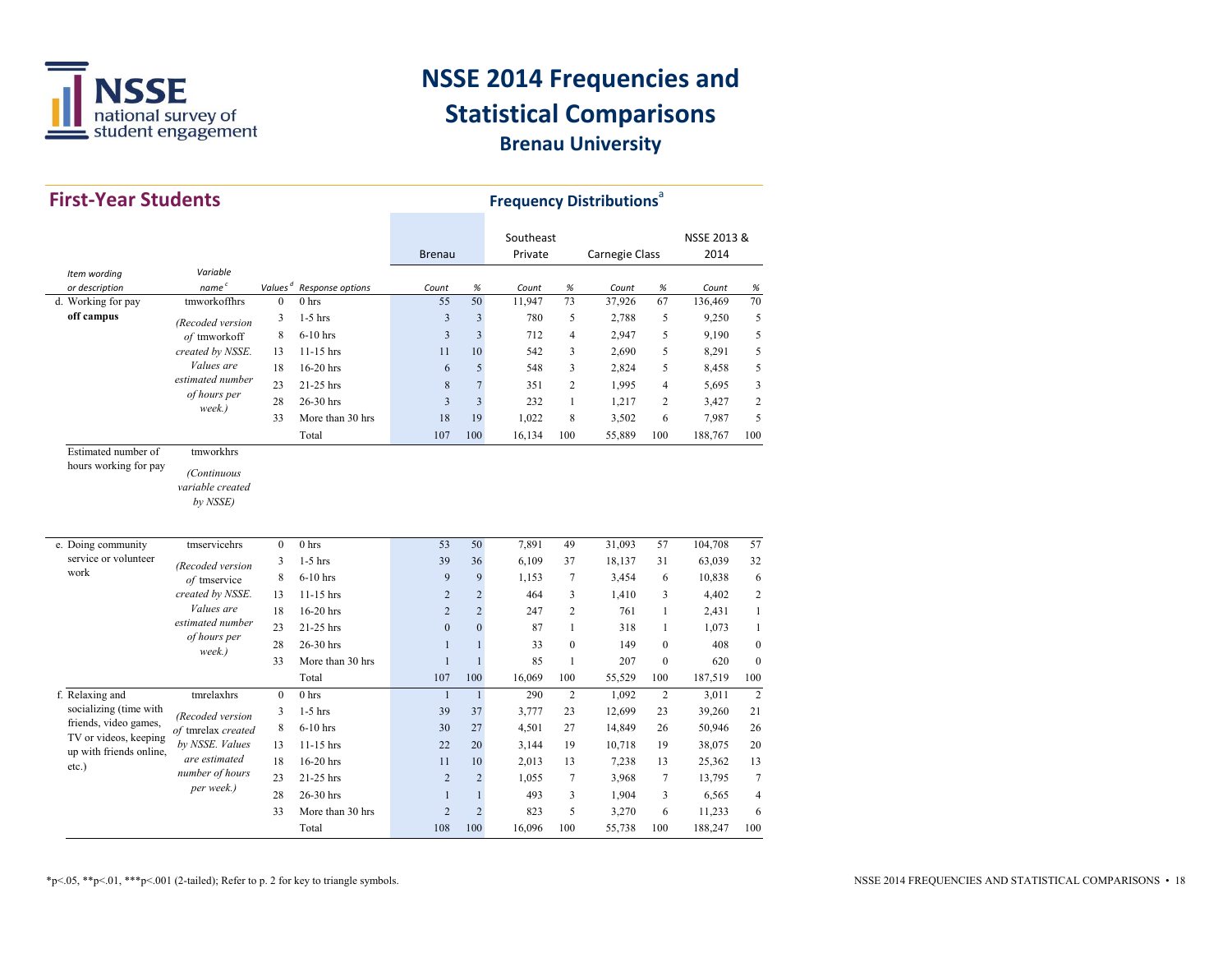

| <b>First-Year Students</b>                                                                                                                                                                       |                                                          |                | <b>Frequency Distributions</b> <sup>a</sup> |                  |                  |                      |                  |                |                |                     |                  |
|--------------------------------------------------------------------------------------------------------------------------------------------------------------------------------------------------|----------------------------------------------------------|----------------|---------------------------------------------|------------------|------------------|----------------------|------------------|----------------|----------------|---------------------|------------------|
|                                                                                                                                                                                                  |                                                          |                |                                             | <b>Brenau</b>    |                  | Southeast<br>Private |                  | Carnegie Class |                | NSSE 2013 &<br>2014 |                  |
| Item wording                                                                                                                                                                                     | Variable                                                 |                |                                             |                  |                  |                      |                  |                |                |                     |                  |
| or description                                                                                                                                                                                   | name <sup>c</sup>                                        | $Values^d$     | Response options                            | Count            | $\%$             | Count                | $\%$             | Count          | $\%$           | Count               | %                |
| g. Providing care for                                                                                                                                                                            | tmcarehrs                                                | $\Omega$       | 0 <sub>hrs</sub>                            | 67               | 60               | 12,091               | 74               | 39.730         | 71             | 144,225             | 75               |
| dependents (children,                                                                                                                                                                            | (Recoded version                                         | 3              | $1-5$ hrs                                   | 12               | 11               | 1,546                | 10               | 6,476          | 12             | 19,332              | 11               |
| parents, etc.)                                                                                                                                                                                   | of tmcare created                                        | 8              | 6-10 hrs                                    | $\overline{4}$   | $\overline{4}$   | 660                  | $\overline{4}$   | 2,741          | 5              | 7,760               | 5                |
|                                                                                                                                                                                                  | by NSSE. Values                                          | 13             | $11-15$ hrs                                 | $\overline{7}$   | $\overline{7}$   | 373                  | 3                | 1,620          | 3              | 4,537               | 3                |
|                                                                                                                                                                                                  | are estimated                                            | 18             | 16-20 hrs                                   | $\overline{4}$   | $\overline{4}$   | 270                  | $\overline{c}$   | 1,079          | $\overline{c}$ | 3,000               | $\overline{2}$   |
|                                                                                                                                                                                                  | number of hours                                          | 23             | 21-25 hrs                                   | $\boldsymbol{0}$ | $\boldsymbol{0}$ | 146                  | $\mathbf{1}$     | 601            | $\mathbf{1}$   | 1,648               | $\mathbf{1}$     |
|                                                                                                                                                                                                  | per week.)                                               | 28             | 26-30 hrs                                   | $\overline{2}$   | $\overline{c}$   | 113                  | $\mathbf{1}$     | 399            | $\mathbf{1}$   | 1,019               | $\mathbf{1}$     |
|                                                                                                                                                                                                  |                                                          | 33             | More than 30 hrs                            | 12               | 13               | 865                  | 6                | 2,962          | 5              | 6,348               | $\overline{4}$   |
|                                                                                                                                                                                                  |                                                          |                | Total                                       | 108              | 100              | 16.064               | 100              | 55,608         | 100            | 187,869             | 100              |
| h. Commuting to campus                                                                                                                                                                           | tmcommutehrs                                             | $\mathbf{0}$   | 0 <sub>hrs</sub>                            | 45               | 43               | 9,049                | 55               | 25,233         | 41             | 85,538              | 41               |
| (driving, walking, etc.)                                                                                                                                                                         | (Recoded version                                         | 3              | $1-5$ hrs                                   | 36               | 33               | 4.695                | 30               | 19,892         | 38             | 69,190              | 39               |
|                                                                                                                                                                                                  | of tmcommute                                             | 8              | $6-10$ hrs                                  | 14               | 13               | 1,305                | 8                | 6,279          | 12             | 19,769              | 12               |
|                                                                                                                                                                                                  | created by NSSE.                                         | 13             | $11-15$ hrs                                 | $\overline{4}$   | $\overline{4}$   | 498                  | 3                | 2,249          | $\overline{4}$ | 6,963               | $\overline{4}$   |
|                                                                                                                                                                                                  | Values are<br>estimated number<br>of hours per<br>week.) | 18             | 16-20 hrs                                   | 6                | 5                | 255                  | $\overline{c}$   | 982            | $\overline{2}$ | 3,241               | $\overline{2}$   |
|                                                                                                                                                                                                  |                                                          | 23             | $21-25$ hrs                                 | $\theta$         | $\mathbf{0}$     | 120                  | $\mathbf{1}$     | 454            | $\mathbf{1}$   | 1,548               | $\mathbf{1}$     |
|                                                                                                                                                                                                  |                                                          | 28             | 26-30 hrs                                   | $\mathbf{1}$     | $\mathbf{1}$     | 54                   | $\boldsymbol{0}$ | 244            | $\mathbf{0}$   | 739                 | $\boldsymbol{0}$ |
|                                                                                                                                                                                                  |                                                          | 33             | More than 30 hrs                            | $\mathbf{1}$     | $\mathbf{1}$     | 147                  | $\mathbf{1}$     | 495            | $\mathbf{1}$   | 1,592               | $\mathbf{1}$     |
|                                                                                                                                                                                                  |                                                          |                | Total                                       | 107              | 100              | 16,123               | 100              | 55,828         | 100            | 188,580             | 100              |
|                                                                                                                                                                                                  |                                                          |                |                                             |                  |                  |                      |                  |                |                |                     |                  |
| 16. Of the time you spend preparing for class in a typical 7-day week, about how much is on <i>assigned</i> reading?                                                                             |                                                          |                |                                             |                  |                  |                      |                  |                |                |                     |                  |
|                                                                                                                                                                                                  | reading                                                  | $\mathbf{1}$   | Very little                                 | $\overline{7}$   | $\sqrt{6}$       | 588                  | $\,$ 8 $\,$      | 3,136          | 9              | 11,138              | 10               |
|                                                                                                                                                                                                  | (Revised for 2014.                                       | $\overline{2}$ | Some                                        | 34               | 30               | 2,082                | 26               | 9,973          | 30             | 34,245              | 31               |
|                                                                                                                                                                                                  | Comparison data                                          | 3              | About half                                  | 33               | 30               | 2,726                | 32               | 10,420         | 30             | 35,008              | 30               |
|                                                                                                                                                                                                  | are limited to                                           | $\overline{4}$ | Most                                        | 23               | 22               | 2,203                | 25               | 7,691          | 22             | 26,281              | 21               |
|                                                                                                                                                                                                  | <b>NSSE 2014</b>                                         | 5              | Almost all                                  | 12               | 12               | 885                  | 10               | 2,809          | 8              | 9,792               | 8                |
|                                                                                                                                                                                                  | participating                                            |                | Total                                       | 109              | 100              | 8,484                | 100              | 34,029         | 100            | 116,464             | 100              |
|                                                                                                                                                                                                  | <i>institutions.)</i>                                    |                |                                             |                  |                  |                      |                  |                |                |                     |                  |
|                                                                                                                                                                                                  |                                                          |                |                                             |                  |                  |                      |                  |                |                |                     |                  |
| tmreadinghrs<br>(Continuous variable created by NSSE. Calculated as a proportion<br>of tmprephrs based on reading, where Very little=.10; Some=.25;<br>About half=.50; Most=.75; Almost all=.90) |                                                          |                |                                             |                  |                  |                      |                  |                |                |                     |                  |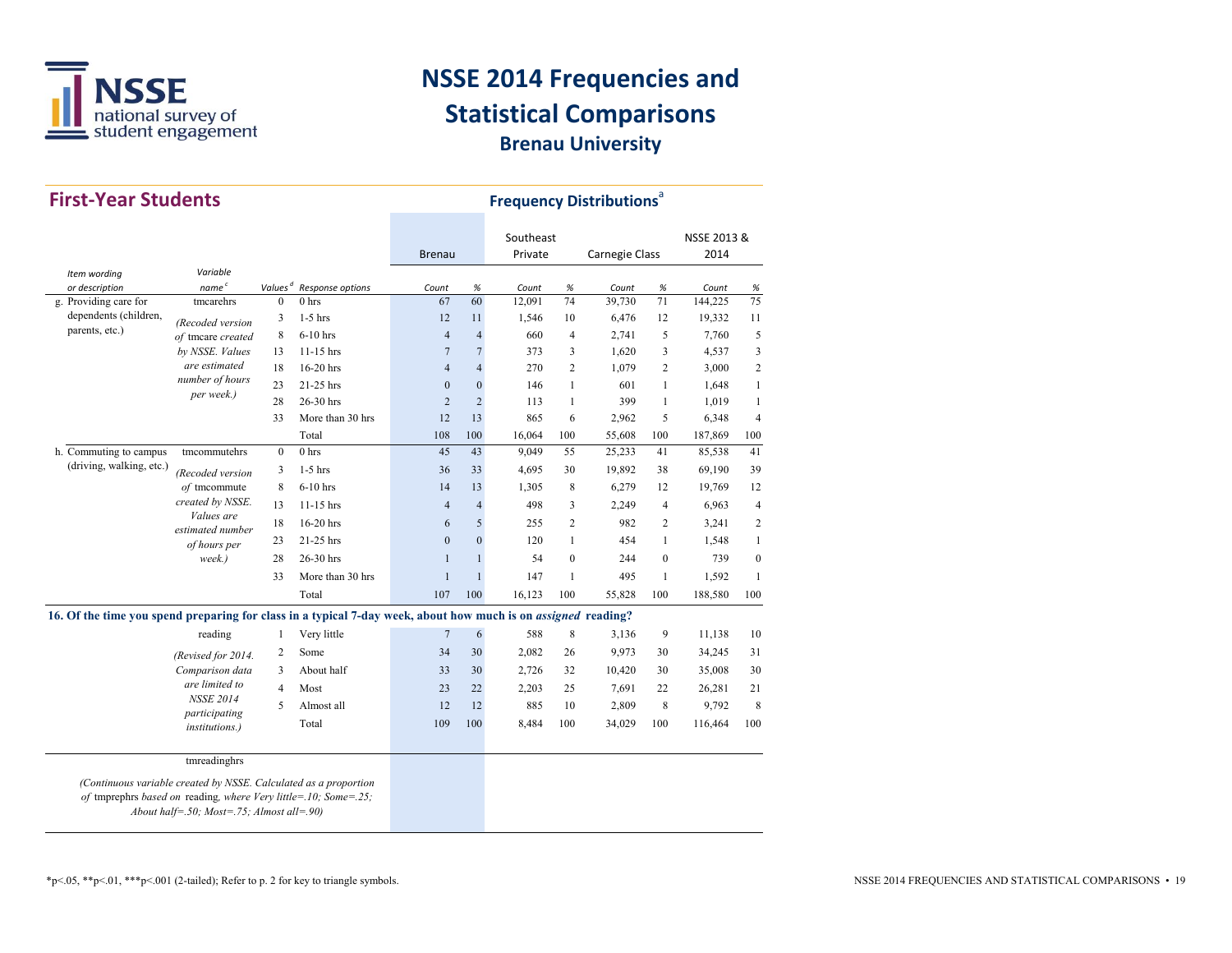

| <b>First-Year Students</b>                                                                                                            |                                   |                |                                |                | <b>Frequency Distributions</b> <sup>a</sup> |           |                |                |                |             |                |
|---------------------------------------------------------------------------------------------------------------------------------------|-----------------------------------|----------------|--------------------------------|----------------|---------------------------------------------|-----------|----------------|----------------|----------------|-------------|----------------|
|                                                                                                                                       |                                   |                |                                |                |                                             | Southeast |                |                |                | NSSE 2013 & |                |
|                                                                                                                                       |                                   |                |                                | <b>Brenau</b>  |                                             | Private   |                | Carnegie Class |                | 2014        |                |
| Item wording<br>or description                                                                                                        | Variable<br>name <sup>c</sup>     | Values $d$     | Response options               | Count          | %                                           | Count     | %              | Count          | %              | Count       | $\%$           |
|                                                                                                                                       | tmreadinghrscol                   | $\mathbf{1}$   | 0 <sub>hrs</sub>               | $\overline{0}$ | $\overline{0}$                              | 28        | $\theta$       | 138            | $\mathbf{0}$   | 460         | $\mathbf{0}$   |
|                                                                                                                                       | (Collapsed<br>version of          | $\overline{c}$ | More than zero,<br>up to 5 hrs | 52             | 46                                          | 3,459     | 44             | 16,575         | 50             | 53,217      | 49             |
|                                                                                                                                       | tmreadinghrs<br>created by NSSE.) | 3              | More than 5,<br>up to 10 hrs   | 37             | 34                                          | 2,638     | 31             | 10,058         | 30             | 35,202      | 30             |
|                                                                                                                                       |                                   | 4              | More than 10,<br>up to 15 hrs  | $\overline{7}$ | $\overline{7}$                              | 1,093     | 12             | 3,587          | 10             | 13,248      | 10             |
|                                                                                                                                       |                                   | 5              | More than 15,<br>up to 20 hrs  | $\overline{7}$ | 6                                           | 617       | $\overline{7}$ | 1,788          | 5              | 7,101       | 5              |
|                                                                                                                                       |                                   | 6              | More than 20,<br>up to 25 hrs  | $\overline{4}$ | $\overline{4}$                              | 435       | 5              | 1,208          | 3              | 4,784       | 4              |
|                                                                                                                                       |                                   | 7              | More than 25 hrs               | $\overline{2}$ | $\overline{2}$                              | 166       | $\overline{2}$ | 479            | $\mathbf{1}$   | 1,833       | 1              |
|                                                                                                                                       |                                   |                | Total                          | 109            | 100                                         | 8,436     | 100            | 33,833         | 100            | 115,845     | 100            |
| 17. How much has your experience at this institution contributed to your knowledge, skills, and personal development in the following |                                   |                |                                |                |                                             |           |                |                |                |             |                |
|                                                                                                                                       |                                   |                |                                | areas?         |                                             |           |                |                |                |             |                |
| a. Writing clearly and                                                                                                                | pgwrite                           | 1              | Very little                    | 3              | $\overline{\mathbf{3}}$                     | 914       | 6              | 3,584          | $\overline{7}$ | 13,681      | 8              |
| effectively                                                                                                                           |                                   | $\overline{c}$ | Some                           | 23             | 21                                          | 3,615     | 22             | 13,375         | 24             | 47,169      | 25             |
|                                                                                                                                       |                                   | 3              | Quite a bit                    | 46             | 42                                          | 6,393     | 40             | 22,543         | 40             | 75,904      | 40             |
|                                                                                                                                       |                                   | 4              | Very much                      | 36             | 34                                          | 5,277     | 32             | 16,552         | 29             | 52,576      | 27             |
|                                                                                                                                       |                                   |                | Total                          | 108            | 100                                         | 16,199    | 100            | 56,054         | 100            | 189,330     | 100            |
| b. Speaking clearly and                                                                                                               | pgspeak                           | 1              | Very little                    | 5              | 5                                           | 1,448     | 9              | 5,504          | 10             | 21,173      | 12             |
| effectively                                                                                                                           |                                   | $\overline{c}$ | Some                           | 27             | 25                                          | 4,330     | 27             | 16,018         | 29             | 56,828      | 30             |
|                                                                                                                                       |                                   | 3              | Quite a bit                    | 40             | 37                                          | 6,062     | 37             | 20,819         | 37             | 69,027      | 36             |
|                                                                                                                                       |                                   | 4              | Very much                      | 36             | 34                                          | 4,303     | 27             | 13,523         | 24             | 41,687      | 22             |
|                                                                                                                                       |                                   |                | Total                          | 108            | 100                                         | 16,143    | 100            | 55,864         | 100            | 188,715     | 100            |
| c. Thinking critically and                                                                                                            | pgthink                           | $\mathbf{1}$   | Very little                    | $\mathbf{1}$   | $\mathbf{1}$                                | 485       | 3              | 1,797          | 3              | 6,143       | $\overline{4}$ |
| analytically                                                                                                                          |                                   | $\overline{c}$ | Some                           | 15             | 13                                          | 2,616     | 17             | 10,454         | 19             | 34,628      | 19             |
|                                                                                                                                       |                                   | 3              | Quite a bit                    | 40             | 37                                          | 6,514     | 41             | 23,452         | 42             | 80,031      | 42             |
|                                                                                                                                       |                                   | 4              | Very much                      | 51             | 49                                          | 6,530     | 40             | 20,155         | 35             | 67,868      | 35             |
|                                                                                                                                       |                                   |                | Total                          | 107            | 100                                         | 16,145    | 100            | 55,858         | 100            | 188,670     | 100            |
| d. Analyzing numerical                                                                                                                | pganalyze                         | $\mathbf{1}$   | Very little                    | 16             | 14                                          | 2,936     | 17             | 8,474          | 14             | 28,390      | 14             |
| and statistical                                                                                                                       |                                   | $\overline{c}$ | Some                           | 43             | 39                                          | 5,155     | 31             | 17,999         | 32             | 59,452      | 31             |
| information                                                                                                                           |                                   | 3              | Quite a bit                    | 32             | 30                                          | 4,834     | 31             | 18,126         | 33             | 61,940      | 33             |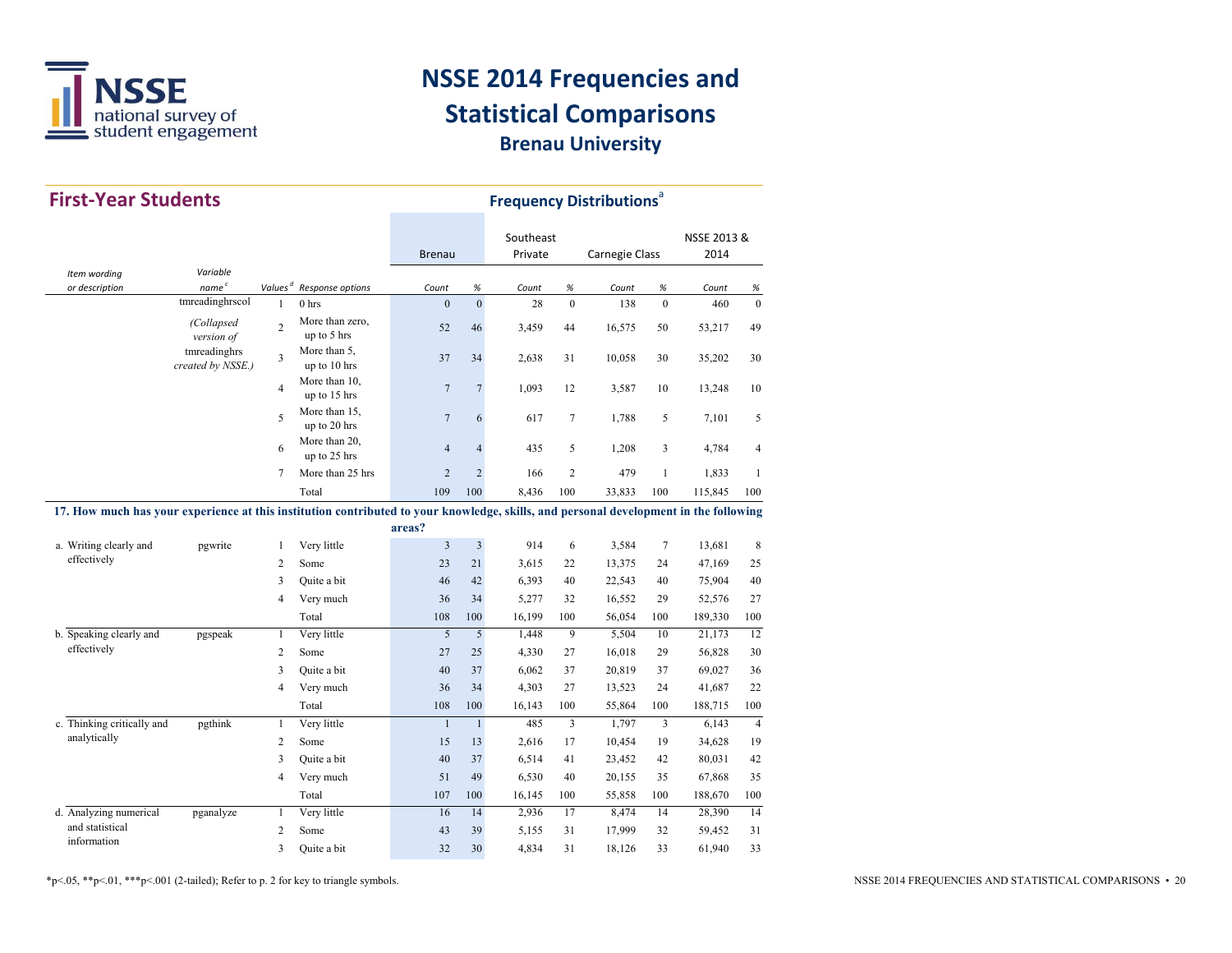

| <b>First-Year Students</b>     |                               |                                                                 |               |                | <b>Frequency Distributions</b> <sup>ª</sup> |                |                           |                |                            |                |
|--------------------------------|-------------------------------|-----------------------------------------------------------------|---------------|----------------|---------------------------------------------|----------------|---------------------------|----------------|----------------------------|----------------|
|                                |                               |                                                                 | <b>Brenau</b> |                | Southeast<br>Private                        |                | <b>Carnegie Class</b>     |                | NSSE 2013 &<br>2014        |                |
| Item wording<br>or description | Variable<br>name <sup>c</sup> | Values <sup>"</sup> Response options<br>Very much<br>4<br>Total | Count<br>108  | %<br>16<br>100 | Count<br>3,205<br>16,130                    | %<br>20<br>100 | Count<br>11.227<br>55,826 | %<br>21<br>100 | Count<br>38,798<br>188,580 | %<br>21<br>100 |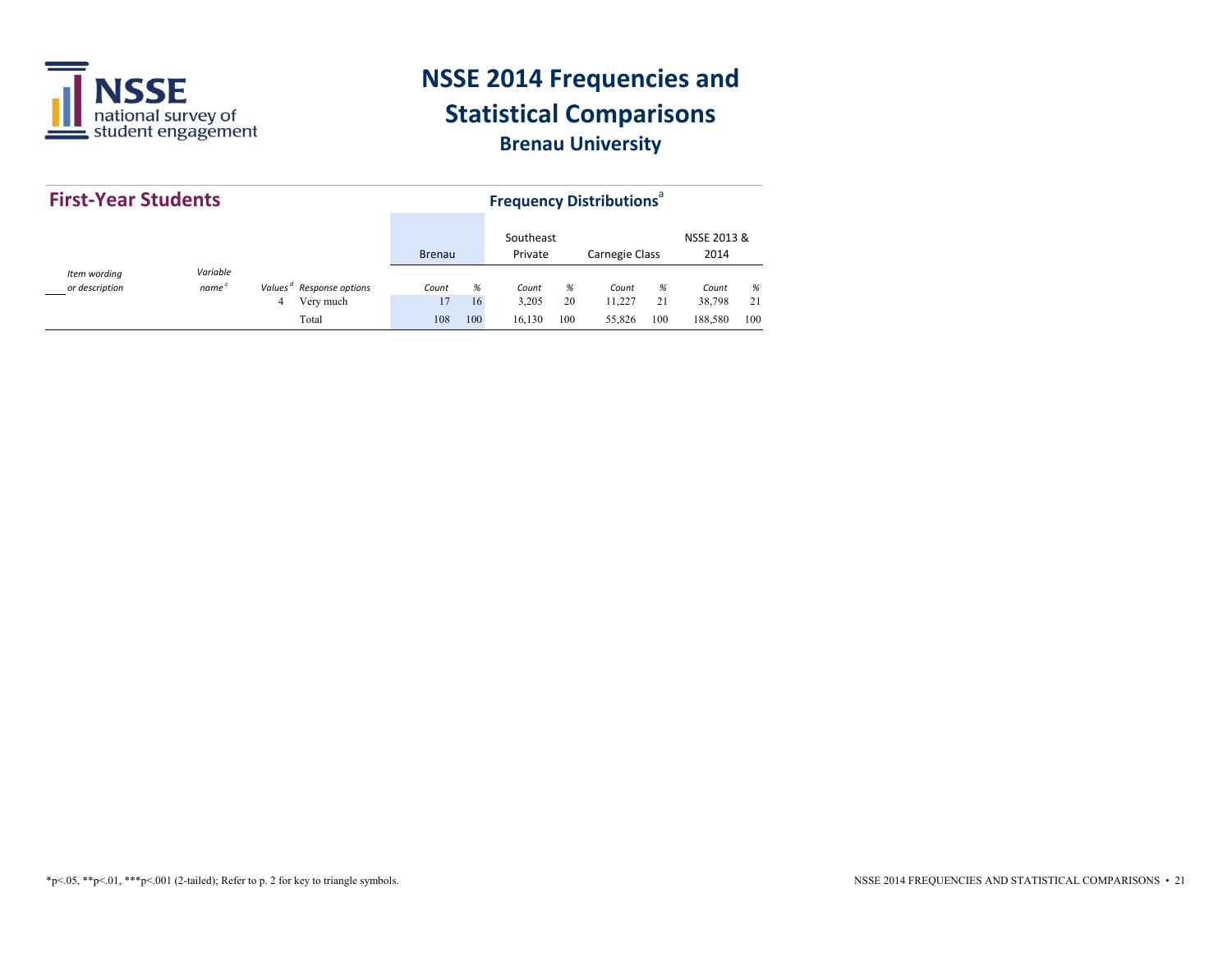

| <b>First-Year Students</b>                            |                   |                |                                      |                |                | <b>Frequency Distributions<sup>®</sup></b> |                |                       |                 |             |     |
|-------------------------------------------------------|-------------------|----------------|--------------------------------------|----------------|----------------|--------------------------------------------|----------------|-----------------------|-----------------|-------------|-----|
|                                                       |                   |                |                                      |                |                | Southeast                                  |                |                       |                 | NSSE 2013 & |     |
|                                                       |                   |                |                                      | <b>Brenau</b>  |                | Private                                    |                | <b>Carnegie Class</b> |                 | 2014        |     |
| Item wording                                          | Variable          |                |                                      |                |                |                                            |                |                       |                 |             |     |
| or description                                        | name <sup>c</sup> |                | Values <sup>d</sup> Response options | Count          | $\%$           | Count                                      | $\%$           | Count                 | $\%$            | Count       | %   |
| e. Acquiring job- or<br>work-related                  | pgwork            | $\mathbf{1}$   | Very little                          | 12             | 11             | 1,819                                      | 12             | 7,675                 | 15              | 25, 223     | 14  |
| knowledge and skills                                  |                   | $\overline{c}$ | Some                                 | 28             | 26             | 4,680                                      | 29             | 17,110                | 31              | 58,399      | 31  |
|                                                       |                   | 3              | Quite a bit                          | 36             | 35             | 5,434                                      | 34             | 18,539                | 33              | 62,936      | 33  |
|                                                       |                   | $\overline{4}$ | Very much                            | 31             | 29             | 4,207                                      | 26             | 12,526                | 22              | 42,162      | 22  |
|                                                       |                   |                | Total                                | 107            | 100            | 16,140                                     | 100            | 55,850                | 100             | 188,720     | 100 |
| f. Working effectively                                | pgothers          | $\mathbf{1}$   | Very little                          | $\overline{3}$ | $\overline{3}$ | 1,042                                      | $\overline{7}$ | 3,799                 | $7\phantom{.0}$ | 12,887      | 8   |
| with others                                           |                   | 2              | Some                                 | 23             | 21             | 4.029                                      | 25             | 14,438                | 26              | 50,567      | 28  |
|                                                       |                   | 3              | Quite a bit                          | 46             | 43             | 6,218                                      | 38             | 21,977                | 39              | 74,248      | 39  |
|                                                       |                   | $\overline{4}$ | Very much                            | 36             | 33             | 4,822                                      | 30             | 15,533                | 27              | 50,613      | 26  |
|                                                       |                   |                | Total                                | 108            | 100            | 16,111                                     | 100            | 55,747                | 100             | 188,315     | 100 |
| g. Developing or                                      | pgvalues          | $\mathbf{1}$   | Very little                          | 8              | $\sqrt{ }$     | 1,453                                      | 10             | 6,278                 | 12              | 22,204      | 13  |
| clarifying a personal<br>code of values and<br>ethics |                   | $\overline{c}$ | Some                                 | 29             | 26             | 3,785                                      | 24             | 15,227                | 28              | 52,276      | 28  |
|                                                       |                   | 3              | Quite a bit                          | 40             | 37             | 5,573                                      | 35             | 19,473                | 34              | 65,076      | 34  |
|                                                       |                   | $\overline{4}$ | Very much                            | 31             | 29             | 5,307                                      | 32             | 14,832                | 25              | 48,866      | 24  |
|                                                       |                   |                | Total                                | 108            | 100            | 16,118                                     | 100            | 55,810                | 100             | 188,422     | 100 |
| h. Understanding people                               | pgdiverse         | $\mathbf{1}$   | Very little                          | 9              | 8              | 1,576                                      | 10             | 5,953                 | 11              | 20,617      | 12  |
| of other backgrounds                                  |                   | $\overline{2}$ | Some                                 | 23             | 21             | 4,261                                      | 27             | 15,605                | 28              | 54,185      | 29  |
| (economic,<br>racial/ethnic, political,               |                   | 3              | Ouite a bit                          | 40             | 38             | 5,379                                      | 34             | 19,225                | 34              | 64,831      | 34  |
| religious, nationality,                               |                   | $\overline{4}$ | Very much                            | 36             | 33             | 4,920                                      | 30             | 15,050                | 26              | 48,972      | 25  |
| $etc.$ )                                              |                   |                | Total                                | 108            | 100            | 16,136                                     | 100            | 55,833                | 100             | 188,605     | 100 |
| i. Solving complex real-                              | pgprobsolve       | $\mathbf{1}$   | Very little                          | 9              | 8              | 1,842                                      | 12             | 6,986                 | 13              | 23,442      | 13  |
| world problems                                        |                   | 2              | Some                                 | 34             | 32             | 5,024                                      | 31             | 18,220                | 33              | 61,857      | 33  |
|                                                       |                   | 3              | Quite a bit                          | 34             | 32             | 5,424                                      | 33             | 18,745                | 33              | 64,033      | 34  |
|                                                       |                   | $\overline{4}$ | Very much                            | 30             | 28             | 3,830                                      | 23             | 11,788                | 21              | 38,988      | 20  |
|                                                       |                   |                | Total                                | 107            | 100            | 16,120                                     | 100            | 55,739                | 100             | 188,320     | 100 |
| j. Being an informed and                              | pgcitizen         | $\mathbf{1}$   | Very little                          | 12             | 11             | 1,844                                      | 12             | 7,035                 | 13              | 23,718      | 13  |
| active citizen                                        |                   | 2              | Some                                 | 28             | 27             | 4,570                                      | 29             | 17,302                | 32              | 59,349      | 32  |
|                                                       |                   | 3              | Quite a bit                          | 41             | 39             | 5,370                                      | 34             | 18,789                | 34              | 63,586      | 34  |
|                                                       |                   | $\overline{4}$ | Very much                            | 25             | 24             | 4,272                                      | 26             | 12,380                | 22              | 40,942      | 21  |
|                                                       |                   |                | Total                                | 106            | 100            | 16,056                                     | 100            | 55,506                | 100             | 187,595     | 100 |